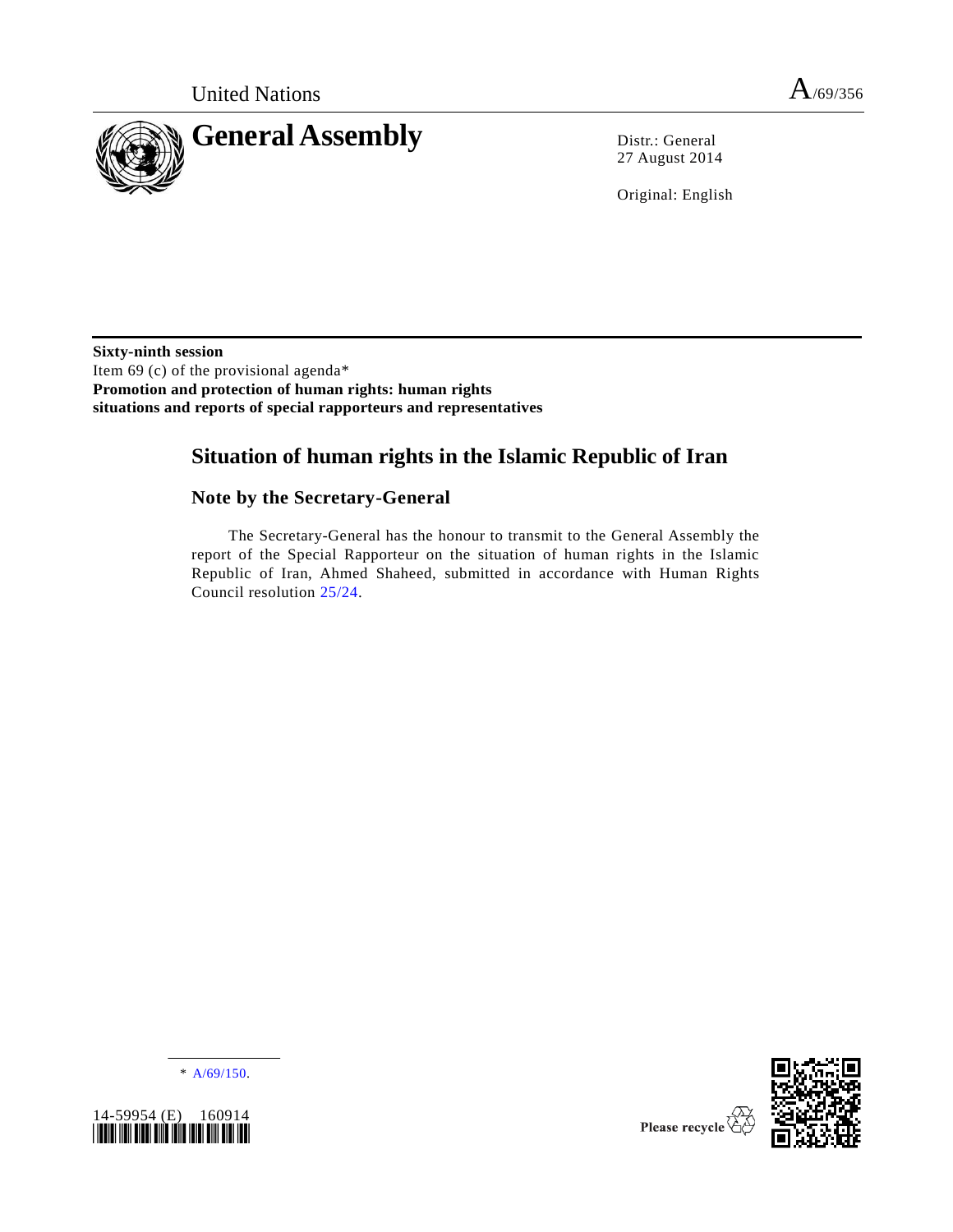# **Report of the Special Rapporteur on the situation of human rights in the Islamic Republic of Iran**

### *Summary*

The Special Rapporteur submits the present report pursuant to Human Rights Council resolution [25/24.](http://undocs.org/A/RES/25/24) He presents developments in the situation of human rights in the Islamic Republic of Iran since the submission of his previous report [\(A/68/503\)](http://undocs.org/A/68/503) in October 2013. Although the report is not exhaustive, it provides a picture of the prevailing situation as observed in the preponderance of reports submitted to and examined by the Special Rapporteur.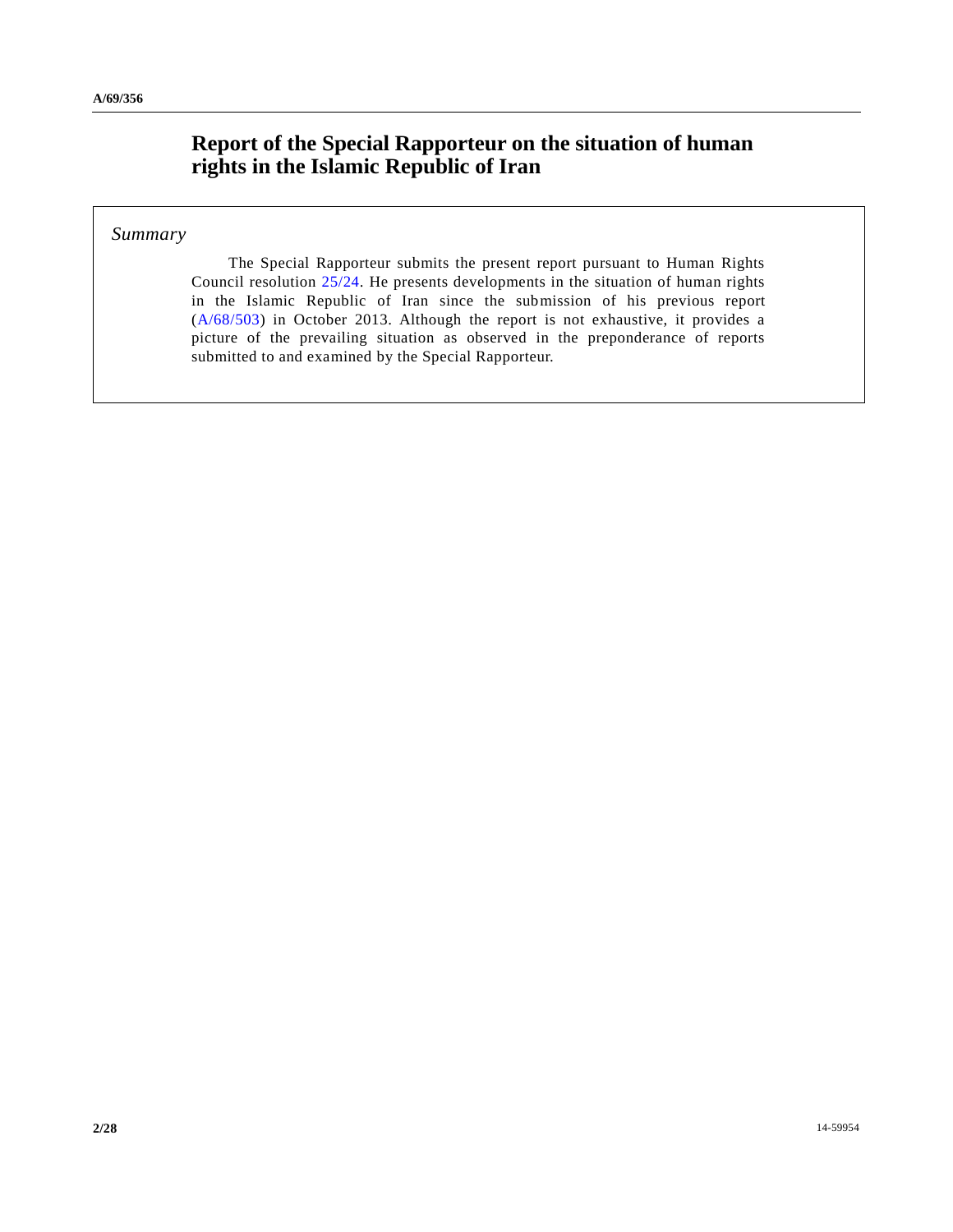# **I. Introduction**

1. The human rights situation in the Islamic Republic of Iran remains of concern. Numerous issues flagged by the General Assembly, the United Nations human rights mechanisms and the Secretary-General persist, and in some cases appear to have worsened, some recent overtures made by the Administration and the parliament notwithstanding. Those made by the latter include amendments to the Islamic Penal Code and the Criminal Procedure Code, elements of the charter of citizens' rights proposed by the Administration in September 2013 and the country's recent ratification of an additional International Labour Organization convention.

2. Various laws, policies and institutional practices continue to undermine the conditions needed for the realization of the fundamental rights guaranteed by international and national law. Some draft laws also appear to further undermine the rights to freedom of expression and association and markedly compound discrimination against women by further eroding their protection from forced marriage and rights to education, work and equal wages.

3. In 2013, the Islamic Republic of Iran submitted periodic national reports to the Committee on the Rights of the Child and the Committee on the Rights of Persons with Disabilities, demonstrating some cooperation with human rights mechanisms. Cooperation remains elusive, however. The Government has responded to 40 of the 69 communications sent by thematic special procedures mandate holders and the country-specific mandate holder on a number of cases and developments, including requests regarding the impact of economic sanctions, and six requests for visits to the country, most recently in January 2014. The Special Rapporteur is, however, encouraged by recent attempts by officials to enter into dialogue with him and the international community and looks forward to opportunities for collaboration.

4. Six press statements have been issued by the Special Rapporteur since October 2013, five of which were joined by other special procedures mandate holders, on concerns relating to, among other things, the application of capital punishment, political prisoners and discrimination against women and members of ethnic minority groups.

5. Between 1 January and 30 June 2014, interviews were conducted with 118 individuals: 22 were located in the Islamic Republic of Iran, 54 were located in Turkey and 42 were interviewed during a fact-finding mission to Sweden, Austria and Italy from May to June 2014. In preparing the present report, the Special Rapporteur examined existing laws, draft legislation, government statements and reports, reports from civil society, news reports emanating from inside and outside the country and the Government's reply to a draft of the present report.

# **II. Civil and political rights**

### **A. Right to life**

6. In 2010, the Government accepted three recommendations relating to the death penalty made during the consideration of the country by the Working Group on the Universal Periodic Review: to reconsider the inclusion of apostasy, witchcraft and heresy as capital offences; to consider the abolition of juvenile execution; and to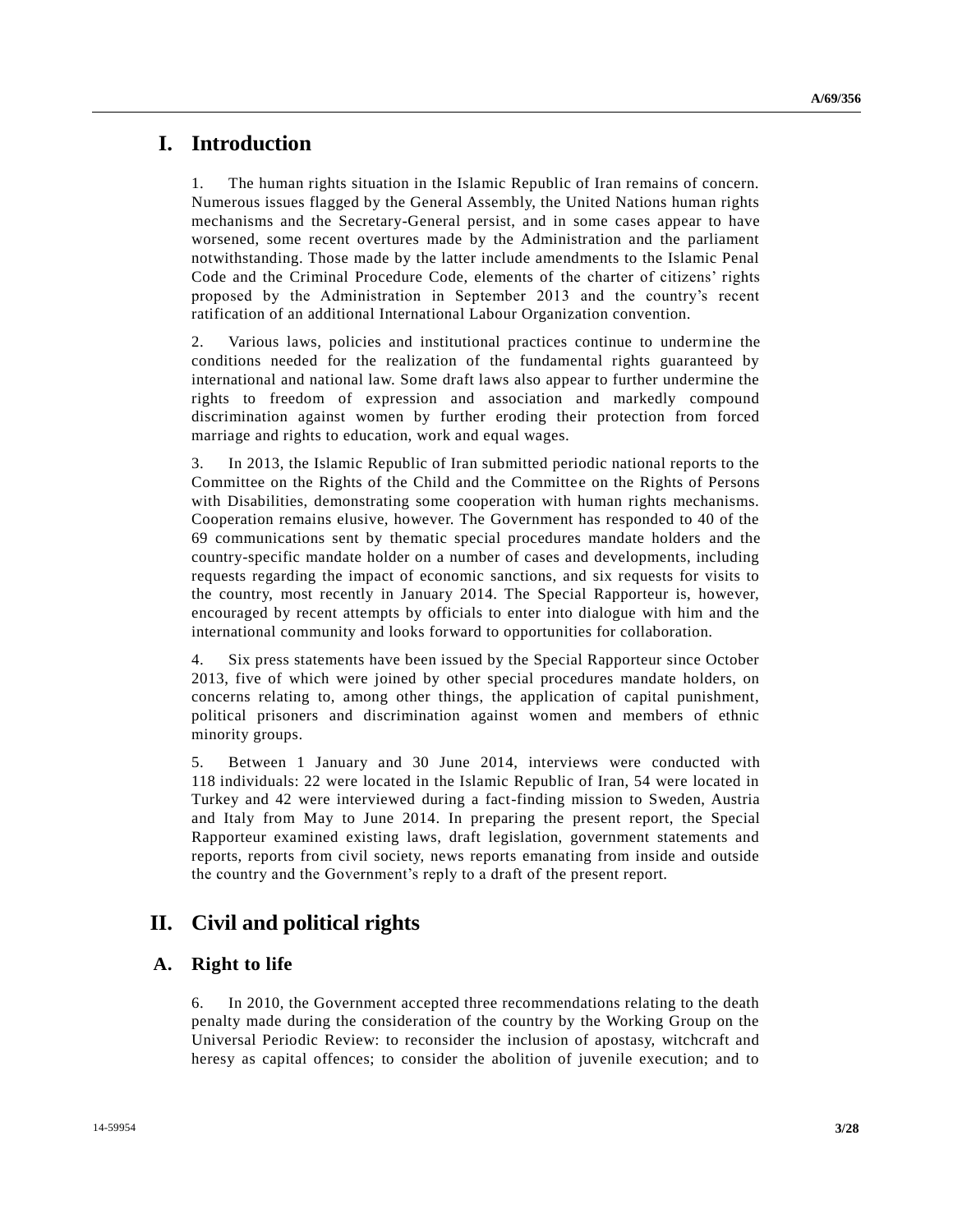respect the minimum standards and provisions set out in the International Covenant on Civil and Political Rights and the Convention on the Rights of the Child concerning the death penalty (see [A/HRC/14/12\)](http://undocs.org/A/HRC/14/12).

7. Between July 2013 and June 2014, at least 852 individuals were reportedly executed (see figure I),<sup>1</sup> representing an alarming increase in the number of executions in relation to the already-high rates of previous years. The Government also continues to execute juvenile offenders. In 2014 alone, eight individuals believed to be under 18 years of age at the time of their alleged crimes were reportedly executed.2



Figure I **Executions in the Islamic Republic of Iran, 2004-June 2014**

8. The new Islamic Penal Code that entered into force in 2013 now omits references to apostasy, witchcraft and heresy, but continues to allow for juvenile executions and retains the death penalty for activities that do not constitute "most serious crimes" in line with the safeguards guaranteeing protection of the rights of those facing the death penalty (see Economic and Social Council resolution 1984/50). They include adultery, recidivist alcohol use, drug possession and trafficking and some crimes resulting in convictions for *moharebeh* (commonly translated as "enmity against God", but translated by the Government as a crime i n which "a person brandishes or points a weapon at members of the public to kill, frighten and coerce them") or *mofsed fel-arz* (corruption on Earth).

9. The execution of individuals for exercising their protected rights, including of freedom of expression and association, is deeply troubling. Members of ethnic minority groups, in particular those espousing ethnocultural, linguistic or minority religious rights, appear to be disproportionately charged with *moharebeh* and *mofsed fel-arz*, sometimes seemingly for exercising their rights to peaceful expression and association.

10. Four cultural rights activists from the Arab minority community, Hashem Sha'abani, Hadi Rasehdi, Ali Chebeishat and Khaled Mousavi, were executed in

<sup>&</sup>lt;sup>1</sup> Iran Human Rights, "Annual report on the death penalty in Iran 2013". Available from http://iranhr.net/wp-content/uploads/2014/03/Rapport-iran-2014-GB-030314-bd-e.pdf.

<sup>2</sup> Amnesty International, "Iran: youth at risk of hanging amid disturbing rise in juvenile executions", 15 July 2014. Available from www.amnesty.org/en/news/iran-youth-risk-hangingamid-disturbing-rise-juvenile-executions-2014-07-15.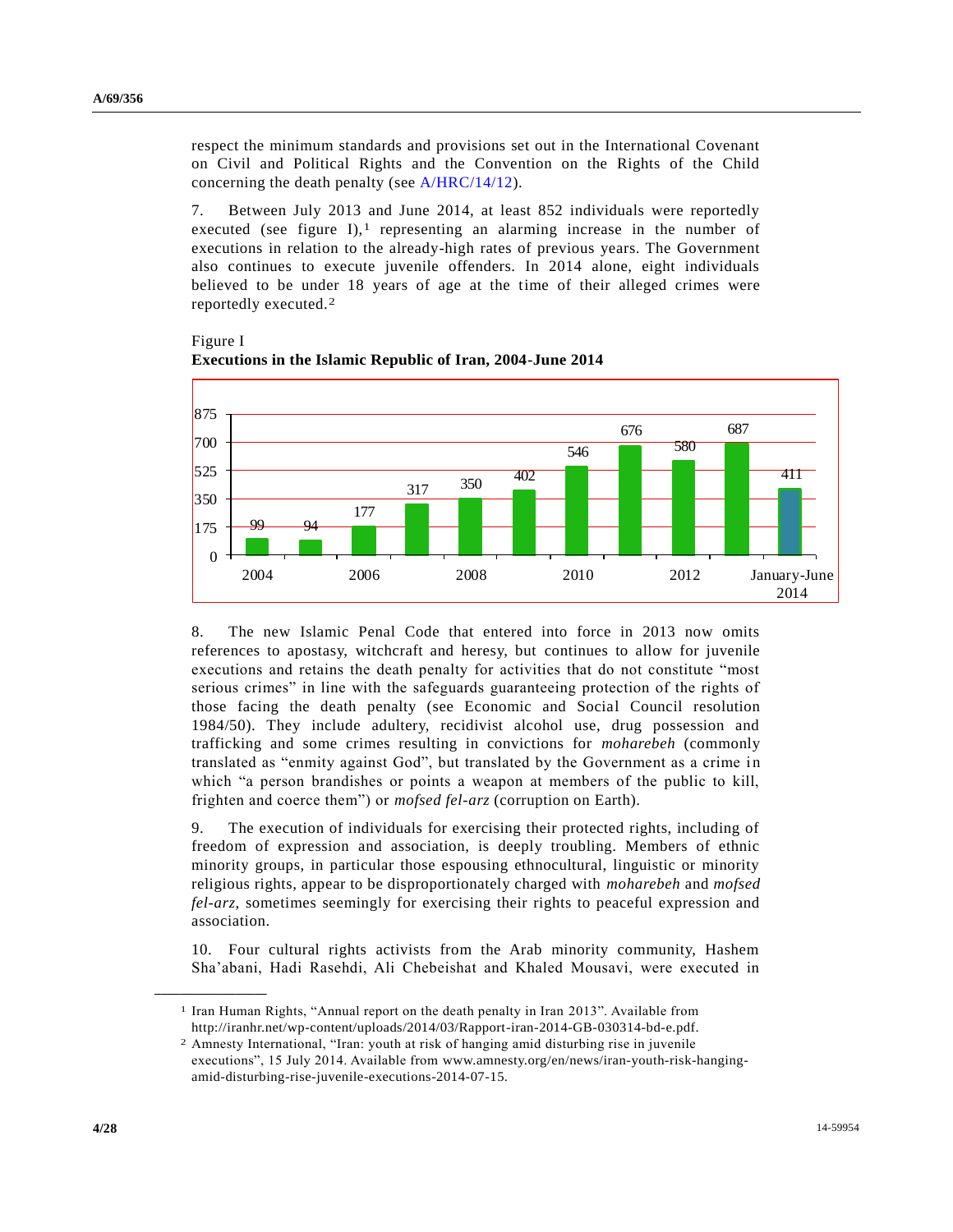2014. The executions of several Sunni Kurdish activists, including Jamshid Dehgani, Jahanghir Dehgani, Hamed Ahmadi and Kamal Mollaei, are also reportedly imminent.

11. The possible imminent executions of Reyhaneh Jabbari and Razieh Ebrahimi are also of concern. Both women were convicted of murdering men who they allege physically and/or sexually assaulted them before or during the incidents in question. The Special Rapporteur reiterates his previous call, issued jointly with other special procedures mandate holders and reiterated by the United Nations High Commissioner for Human Rights, to stay the executions officially. 3

12. In its response to the present report, the Government maintained that due consideration should be given to the country's geographical location on a drug trafficking route when discouraging its use of capital punishment. It also denied allegations that ethnicity plays a role in the administration of justice, claiming that the aforementioned Kurds and Arabs who were executed had been found to have stockpiled weapons and carried out violent attacks. The Government also refuted reports that several juveniles had been executed for drug-related offences, stating that only minors charged with intentional homicide are subject to capital sentences and that a reconciliation commission attempts to dissuade victims' families from seeking *qesas* (retaliatory execution) whenever possible.

### **B. Independence of judges and fair trial standards**

13. Concerns at the excessive use of capital punishment are compounded by the frequency of reports alleging violations of national and international fair trial standards. In its response to the Special Rapporteur's concern about the independence of the judiciary, the Government maintained that national laws safeguarded the independence and impartiality of the judiciary and that supervisory organs ensured compliance.4

14. Nevertheless, several government officials have recently noted the apparent undue influence of the security apparatus on the judiciary. In February 2014, for example, the Special Assistant to the President for Ethnic and Religious Minority Affairs, a parliamentarian from Tehran, maintained the importance of cooperation between other branches of government and judicial officers in the administration of justice, but underscored that "we have witnessed the security apparatus, from the position of strength, putting the judge under pressure to steer the trial in the direction that they want".

## **C. Freedom from torture or cruel, inhuman or degrading treatment or punishment**

### **1. Torture**

**\_\_\_\_\_\_\_\_\_\_\_\_\_\_\_\_\_\_**

15. During the consideration of the country by the Working Group on the Universal Periodic Review in 2010, the Government accepted nine recommendations on prohibiting and investigating torture or other cruel, inhuman or

<sup>3</sup> See www.ohchr.org/EN/NewsEvents/Pages/DisplayNews.aspx?NewsID=14509&LangID=E.

<sup>4</sup> See http://shaheedoniran.org/wp-content/uploads/2014/03/IRI-Response-to-2014-HRC-Draft-Report.pdf.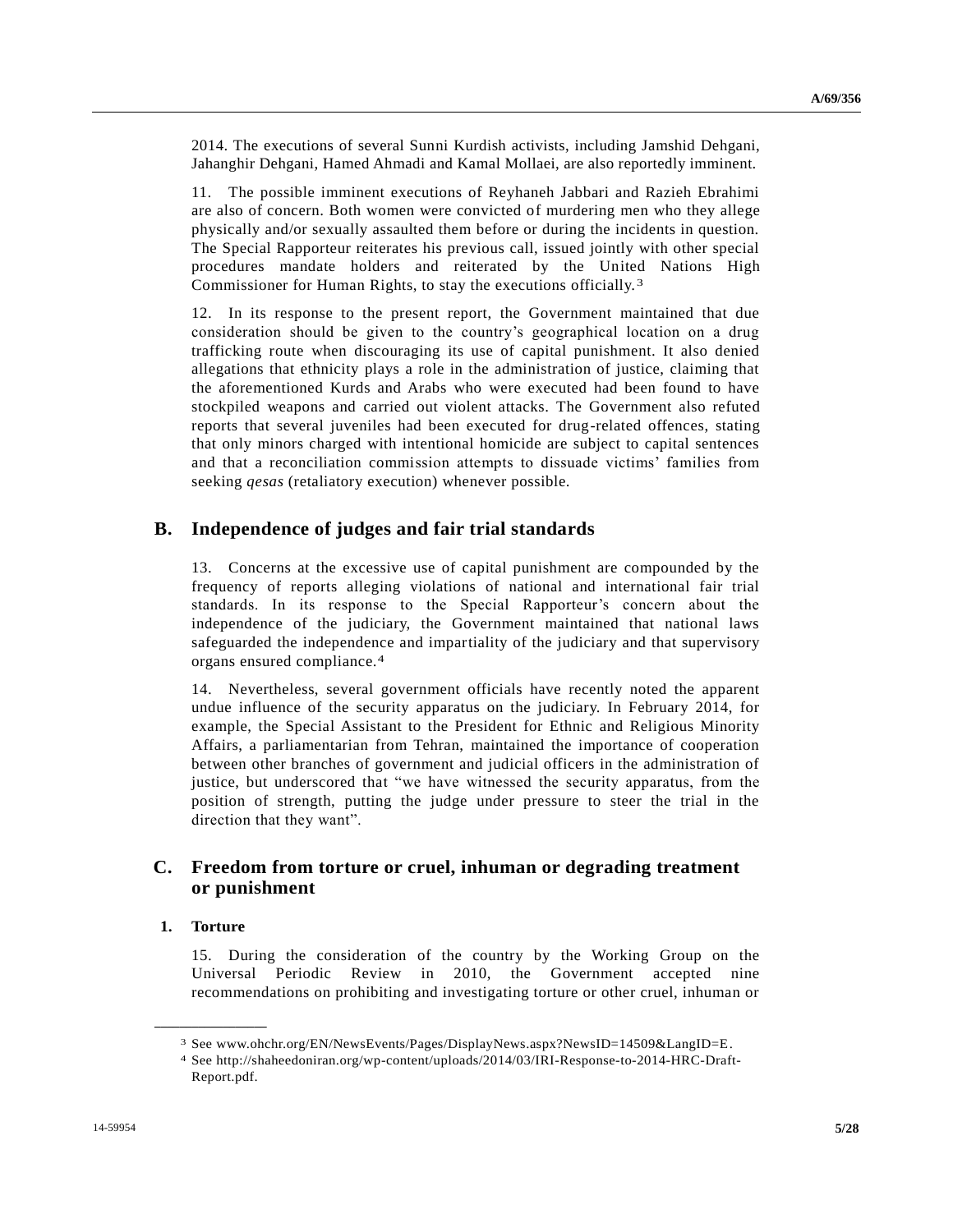degrading treatment or punishment. They included establishing effective complaint mechanisms and taking measures to ensure the prevention of such violations in the future (see [A/HRC/14/12\)](http://undocs.org/A/HRC/14/12).

16. Continuing reports regarding the use of psychological and physical torture to solicit confessions indicate the widespread and systematic use of such practices. Of the 24 Iranian refugees in Turkey who provided testimony for the present report, 20 reported torture and ill-treatment and 16 psychological abuse, such as prolonged solitary confinement, mock executions and the threat of rape, along with physical abuse, including severe beatings, use of suspension and pressure positions, electroshock and burnings. Reports of amputation and corporal punishme nt (e.g. flogging), which are considered incompatible with article 7 of the International Covenant on Civil and Political Rights, were also received.

17. The Government responded to the above allegations by recalling the legal and institutional safeguards against torture. It noted its investigation and adjudication of allegations of torture in 2009 and maintained that the number of complaints had dropped considerably since steps were recently taken to enforce the law. The Special Rapporteur looks forward to receiving and examining any statistical information that the Government can provide that may further elucidate the number of complaints received annually and the rate of prosecution and conviction of alleged perpetrators. Allegations regarding the use of torture to extract confessions that are then used as evidence in trials were not addressed in the Government's reply, but the Special Rapporteur looks forward to opportunities to engage on the matter further.

#### **2. Domestic violence**

**\_\_\_\_\_\_\_\_\_\_\_\_\_\_\_\_\_\_**

18. Some 66 per cent of Iranian women have reportedly experienced domestic violence.5 The legislative framework remains insufficient to combat such violence. In addition, inadequate social service provisions challenge the State's ability to provide safety and redress for victims.

19. For example, laws continue to explicitly allow for non-consensual sexual relations in marriage. There are insufficient safe houses for women in need of refuge. A woman wishing to leave an abusive situation must also first prove that there is a significant risk of bodily harm or a threat to her life and safety in order to reside apart from her husband. Likewise, under the Civil Code, women seeking to obtain a divorce as a result of domestic violence must first prove that the abuse was intolerable (*osr va-haraj*).

20. In response to the above, the Government maintained that domestic violence was a capital offence and noted that draft legislation to legally define all forms of domestic violence was currently being considered.

### **D. Freedom of expression and the right to information**

21. The Islamic Republic of Iran accepted 13 recommendations regarding freedom of opinion and expression during its consideration by the Working Group on the Universal Periodic Review in 2010. They included recommendations to amend laws

<sup>5</sup> "Warning on rise in domestic violence", Payvand Iran News, 30 August 2009. Available from www.payvand.com/news/09/aug/1264.html.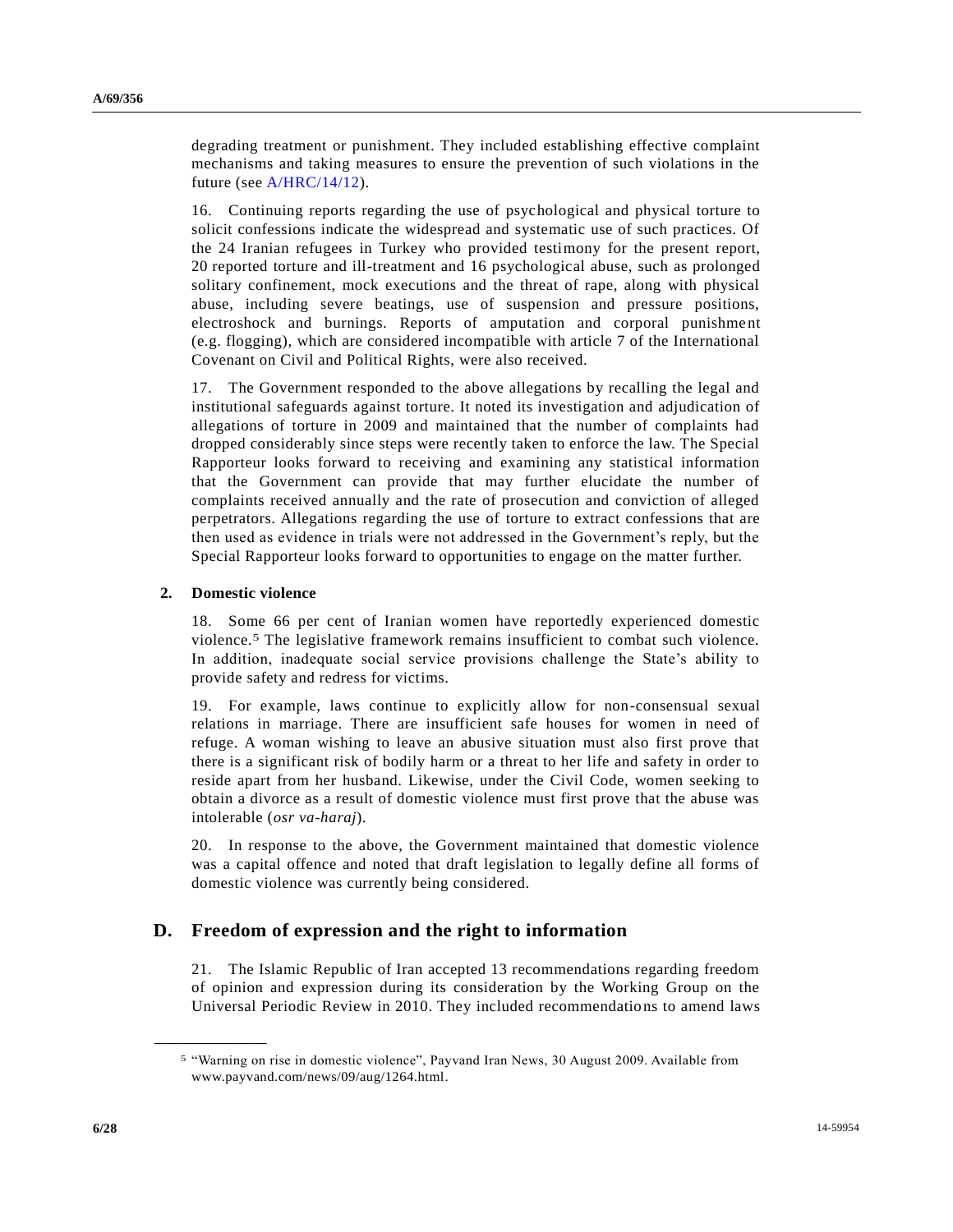to uphold the internationally guaranteed rights of free speech and a free press and to guarantee the protection of civil and political rights for all, in particular dissidents and members of minority groups (see [A/HRC/14/12\)](http://undocs.org/A/HRC/14/12). The Human Rights Committee also expressed concern regarding freedom of expression, monitoring of Internet use and content, blocking of websites carrying political news and analysis, slowing down of Internet speeds and jamming of foreign satellite broadcasts by the Government (see [CCPR/C/IRN/CO/3,](http://undocs.org/CCPR/C/IRN/CO/3) para. 27).

22. Recently, several high-ranking government officials have made public statements in support of increased press freedom. They called for a relaxation of censorship in favour of an environment wherein healthy criticism would be tolerated and encouraged.6 Nevertheless, laws and policies continue to place overly broad restrictions on the rights to freedom of expression and access to information. The Press Law (1986) continues to restrict content that is prejudicial to Islamic codes or that might damage the "foundation" of the Islamic Republic, offend government officials or religious figures or undermine the Government's definition of decency.

23. In its response, the Government maintained that the Press Law outlawed only "criminal" activity and that, while a few journalists had been detained, thousands of others were freely practising their profession.

24. At least 35 journalists are currently in detention in the country. Reports continue to allege harassment, interrogations and surveillance of many others. 7 On 10 November 2013, two journalists, Masoud Kordpour and Khosro Kordpour, were convicted of "gathering and colluding against national security" and "spreading propaganda against the system" for such journalistic activities as conducting interviews with the foreign media about the situation of human rights in Kordestan Province.8 They were sentenced to terms of imprisonment of six and three and a half years, respectively, at a trial that allegedly failed to meet fair trial standards. In November 2013, the Working Group on Arbitrary Detention classified the detention of the brothers as arbitrary and called for their unconditional release. A group of special procedures mandate holders also raised this concern with the Government through a communication.

25. Between June and August 2014 alone, several journalists, including Saba Azarpeik, Mehdi Khalazi, Mashallah Shamsolvaezin, Jason Rezaian and Yeganeh Salehi, were arrested and three others, Reyhaneh Tabatabaei, Mahnaz Mohammadi and Marzieh Rasoulis, were summoned to begin serving prison sentences. 9 Several others, including Seraj Miramadi, Farideh Shahgholi and Hossein Nourani Nejad, received new prison sentences during the period.

<sup>6</sup> "Iran's Rouhani defends 'freedom of press with responsibility'", *Daily Times*, 9 March 2014. Available from www.dailytimes.com.pk/region/09-Mar-2014/iran-s-rouhani-defends-freedomof-press-with-responsibility.

<sup>7</sup> Committee to Protect Journalists, "Iran, Syria, and Somalia top countries that journalists flee", 18 June 2014. Available from http://cpj.org/2014/06/iran-syria-and-somalia-top-countries-thatjournali.php.

<sup>8</sup> Amnesty International, "Iran: jailed journalist brothers sentenced", 13 December 2013. Available from www.amnesty.org/en/library/asset/MDE13/056/2013/en/3d14e2eb-d511-44e6- 9bd2-0f8e1f75c592/mde130562013en.html.

<sup>9</sup> Committee to Protect Journalists, "The 2009 Iran crackdown continues today", 8 July 2014. Available from http://cpj.org/blog/2014/07/the-2009-iran-crackdown-continues-today.php.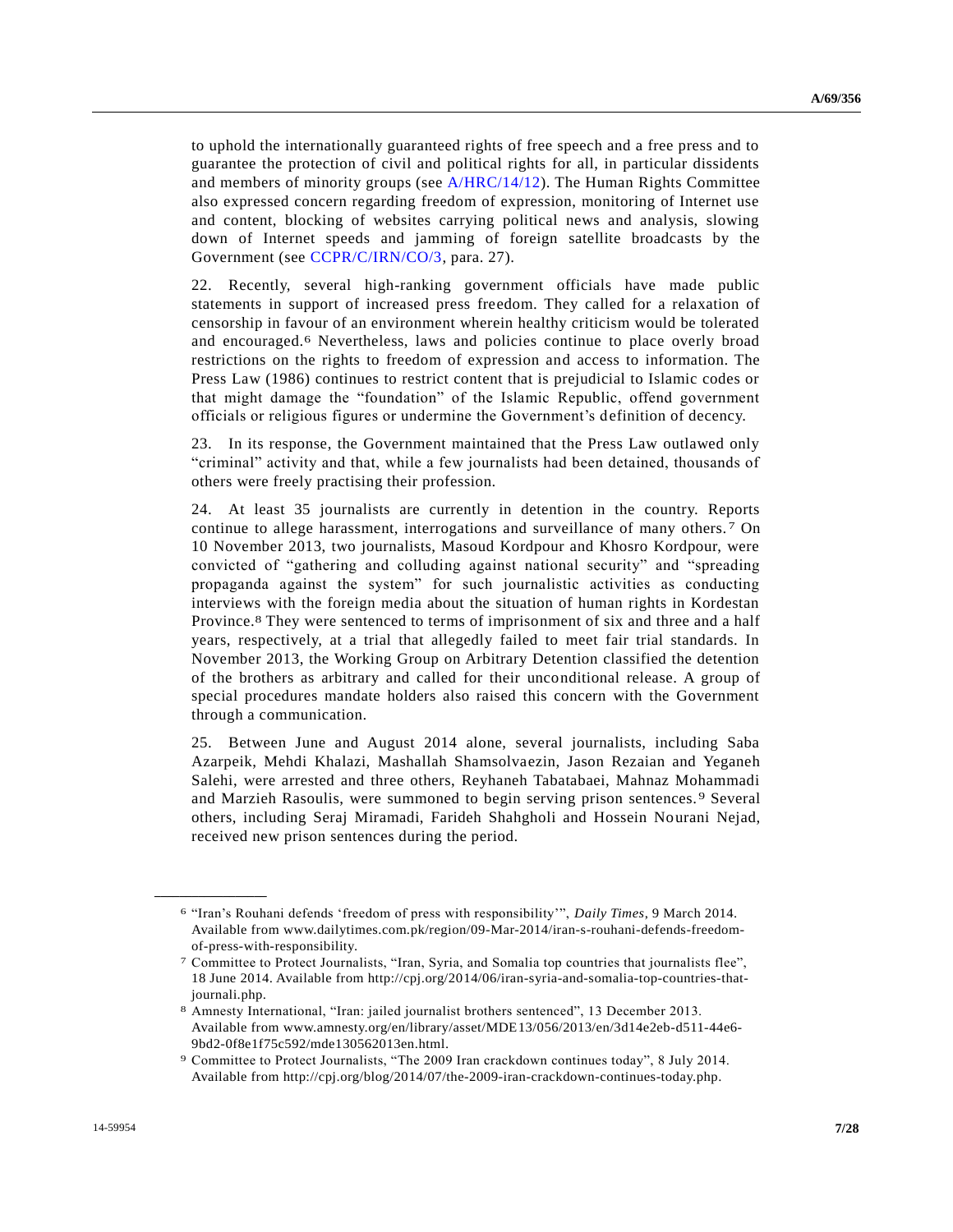26. The managers of the company that owns the website Narenji, Ali Asghar Honarmand, Abbas Vahedi, Alireza Vaziri, Nassim Nikmehr, Maliheh Naghaei, Mohammad Hossein Mousazadeh and Sara Sajadpour, were sentenced in December 2013.10 It was maintained that they were involved with foreign media networks and intelligence agencies, including BBC Persian and MI6. On 20 June 2014, officials announced sentences of between 1 and 11 years of imprisonment for 11 other individuals for allegedly "designing sites, websites and creating content for media hostile to the regime".<sup>11</sup>

27. Recent cases regarding several other Internet users underscore a pattern of continuing general repression of freedom of expression and, in some cases, freedom of movement. In May 2014, eight Facebook commenters were sentenced to a combined 123 years in prison for blasphemy, insulting the Supreme Leader and spreading propaganda against the system, among other charges, for criticizing government policies, supporting political protests and participating in social satire and other alleged activities on Facebook.<sup>12</sup> For example, a dual British-Iranian citizen, Roya Nobakht, was reportedly arrested at the airport when she arrived in the Islamic Republic of Iran to visit family after posting comments about the Government on Facebook while living in the United Kingdom of Great Britain and Northern Ireland. She was sentenced, along with Mir Golestani, to 20 years in prison. <sup>13</sup>

28. A journalist who had been in self-imposed exile from the Islamic Republic of Iran since 2009, Seraj Mirdamadi, returned to the country at the time of the inauguration of Hassan Rouhani as President in 2013. He was detained, questioned and accused of working for opposition media groups. On 10 May 2014, he was arrested after responding to a court summons. He was not allowed a family visit for six weeks. The authorities have imposed a travel ban on him while he awaits trial. 14

29. Several journalists, Mohammad Sedigh Kaboudvand, Saeed Matinpour, Omid Behroozi, Hossein Ronaghi Maleki, Siamak Ghaderi and Saeed Haeri, were reportedly beaten by authorities in Evin prison ward 350 on 17 April 2014. 15 The Special Rapporteur is particularly concerned about individuals who reportedly require medical attention, including, but not limited to, Hossein Ronaghi Maleki,

<sup>10</sup> International Campaign for Human Rights in Iran, "Judiciary official urges 'maximum punishment' for detained IT professionals even before trial", 8 January 2014. Available from www.iranhumanrights.org/2014/01/it-punishment/.

<sup>11</sup> International Campaign for Human Rights in Iran, "Eleven Internet professionals s entenced to one to eleven years in prison", 20 June 2014. Available from www.iranhumanrights.org/2014/06/ cyber-activists/. See also Mahsa Alimardani and Fred Petrossian, "Hope and disillusionment in Iran as internet censorship persists and bloggers jailed", 25 June 2014. Available from www.globalpost.com/dispatches/globalpost-blogs/commentary/internet-censorship-jailedbloggers-Iran.

<sup>12</sup> Saeed Kamali Dehghan, "Briton among eight jailed in Iran for web insults", *Guardian*, 27 May 2014. Available from www.theguardian.com/world/2014/may/27/briton-eight-jailed-iran-webinsults-facebook.

<sup>13</sup> Lorenzo Franceschi-Bicchierai, "Iran sentences 8 Facebook users to combined 123 years in jail", 28 May 2014. Available from http://mashable.com/2014/05/28/iran-jails-8-facebook-users/.

<sup>14</sup> Committee to Protect Journalists, "Rouhani has yet to deliver on press reforms in Iran", 13 March 2014. Available from http://cpj.org/blog/2014/03/hope-of-reform-in-iran-dwindles-asrouhani-steps-u.php.

<sup>15</sup> Committee to Protect Journalists, "Seven journalists among those beaten in Iran's Evin prison", 18 April 2014. Available from http://cpj.org/2014/04/seven-journalists-among-those-beaten-inirans-evin-p.php.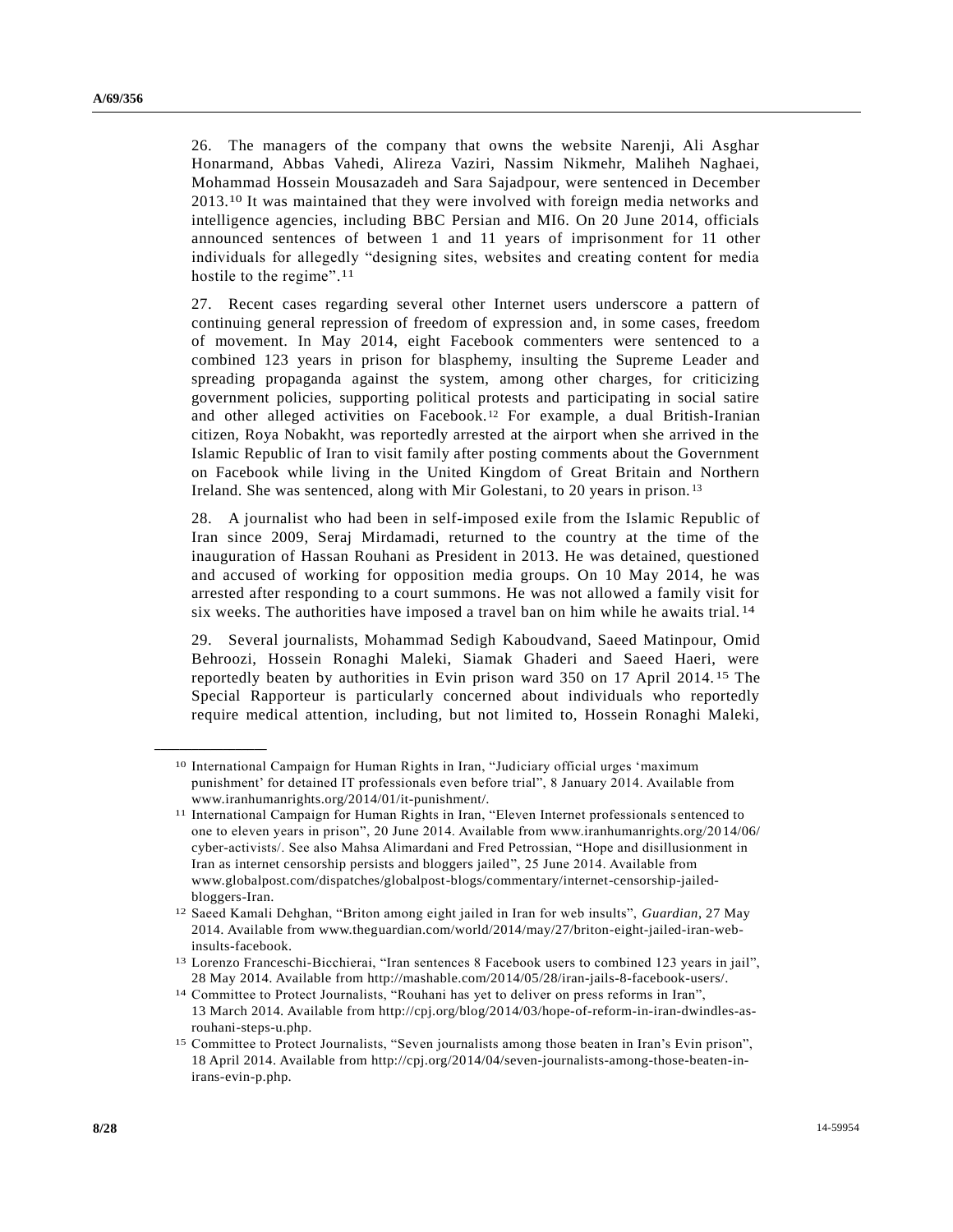Kavyan Samimi, Mohammad Reza Pourjashari<sup>16</sup> and Mohammad Sedigh Kaboudvand.17

30. In February 2014, a parliamentarian and member of the Press Supervisory Board, Ali Motahari, criticized the judiciary's decision to close down the *Aseman* newspaper before the Board was able to review the case. On 8 March 2014, a court ordered the closure of the *Bahar* newspaper for another six months, following its original closure in November 2013, for allegedly insulting Islam and spreading propaganda against the system.

31. Iranian officials have made public statements in which they referred to impending Internet infrastructure improvements that would yield higher speeds for users by September 2015. Moreover, the country's fifth five-year development plan proposes measures to establish a national Internet in an effort to increase speed by investing in national infrastructure and webhosting.18

32. Severe content restrictions, intimidation and prosecution of Internet users and limitations on Internet access through throttling and filtering persist, however. Some 5 million websites remain blocked. The top 500 blocked websites include many dedicated to the arts, social issues, news and those ranked in the top tiers of popularity nationally (see [A/68/503](http://undocs.org/A/68/503) and figure II). In its response to the draft report, the Government noted that it "(like many countries) blocks all immoral websites in the arts or social groups".



#### Figure II **Number of blocked websites in key categories**

33. Two blog hosting platforms, WordPress and Blogspot, are 96 and 98 per cent filtered, respectively.19 Social media websites such as Facebook, Twitter, Instagram and the popular messaging application WeChat are, according to ASL19, also blocked. The authorities have alleged that there is a link between rates of divorce

<sup>16</sup> See www.ohchr.org/FR/NewsEvents/Pages/DisplayNews.aspx?NewsID=14492&LangID=E.

<sup>17</sup> Interview with a source close to the case, May 2014.

<sup>18</sup> Small Media, "Iranian internet infrastructure and policy report" (October 2013), p. 3. Available from http://smallmedia.org.uk/sites/default/files/u8/IIIPSepOct.pdf.

<sup>19</sup> Laurent Giacobino and others, "Whither Blogestan: evaluating shifts in Persian cyberspace" (March 2014). Available from www.iranmediaresearch.org/en/system/files/2014\_whither\_ blogestan.pdf.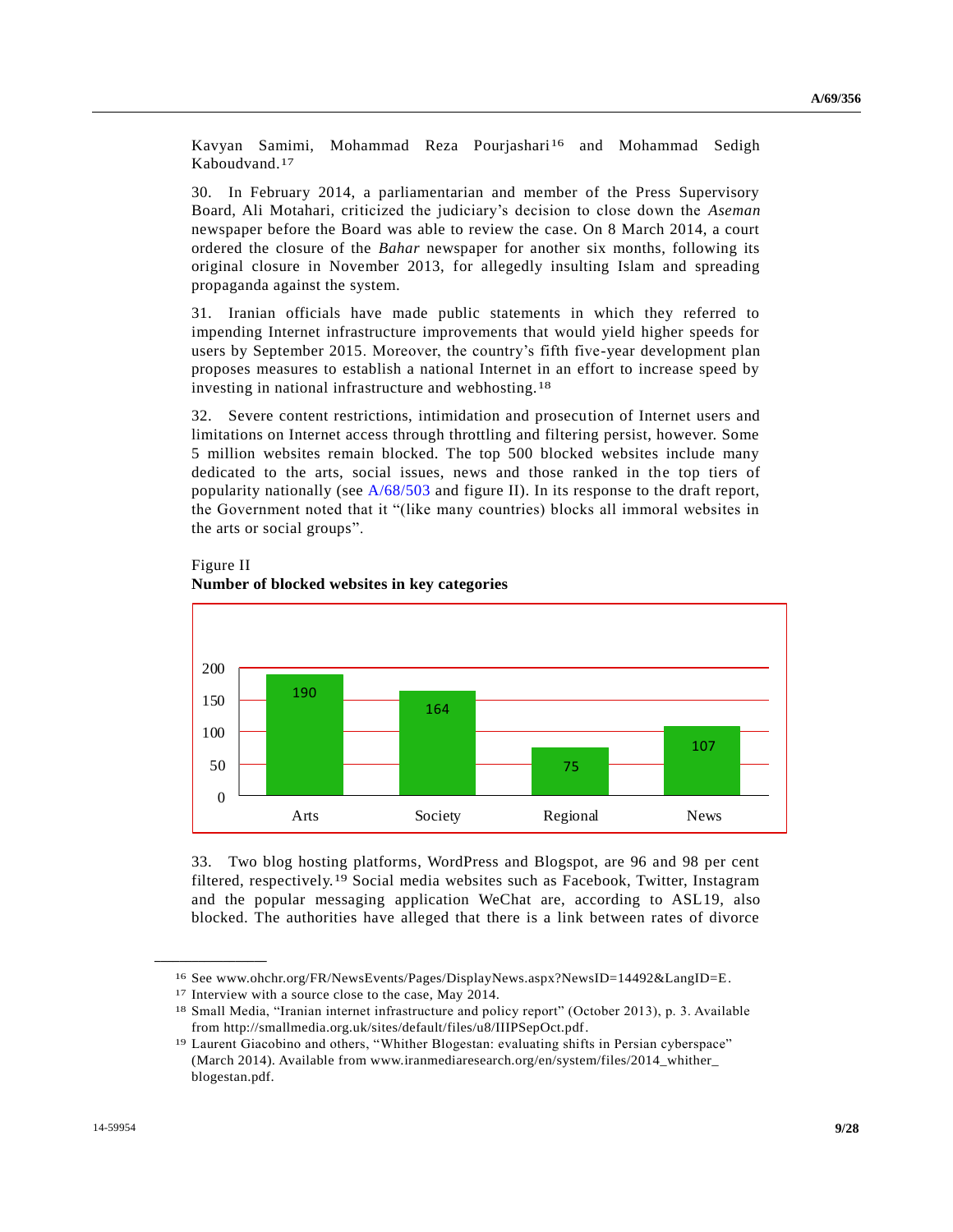and increased use of WeChat and other messaging applications. The number of Persian-language blogs has been declined significantly since 2008 (see figure III).

34. Lastly, budgetary allocations for the implementation of information technology and national security tasks by the Ministry of Intelligence and Security were increased by 87 per cent for the 2014/15 fiscal year, raising concerns regarding potential increased censorship. The details of the plan are not yet clear, however.



Figure III **Number of Persian-language blogs per year (2011 approximate)**

### **E. Freedom of assembly and association**

35. More than 10 student groups (*anjoman*) in various universities whose activities were previously suspended were permitted to resume operations during the past year.20 At least 10 additional student groups also received permission to function for the first time. Concern remains, however, over the continued denial of access to education for some students. Between March 2013 and March 2014, at least 28 students were arrested by security forces and eight student publications were suspended by the university authorities. At least 11 student activists are currently serving prison sentences.

36. At least 58 Kurdish human rights activists were summoned to offices of the Ministry of Intelligence and Security between August 2013 and May 2014. The figure includes 30 labour activists, 21 of whom were summoned by the Intelligence Office in Sanandaj and the Governor of the city of Saqqez between 28 April and 1 May 2014, in relation to their participation in International Workers' Day on 1 May. Saqqez officials had allegedly suggested to some local labour activists that they should participate in the Government's official events instead of holding separate events.<sup>21</sup>

37. Some elements of the bill on supervising the establishment and activities of non-governmental organizations remain problematic. The bill defines and regulates the activities of non-governmental organizations and increases government

<sup>20</sup> According to a report submitted to the Special Rapporteur on 30 June 2014, student groups ha ve resumed their activities at the Isfahan University of Technology, the Sahand University of Technology and Kashan, Zanjan, Hormozgan, Sistan, Kerman, Birjand and Yasouj universities.

<sup>21</sup> This information was obtained from a report submitted to the Special Rapporteur on 28 May 2014.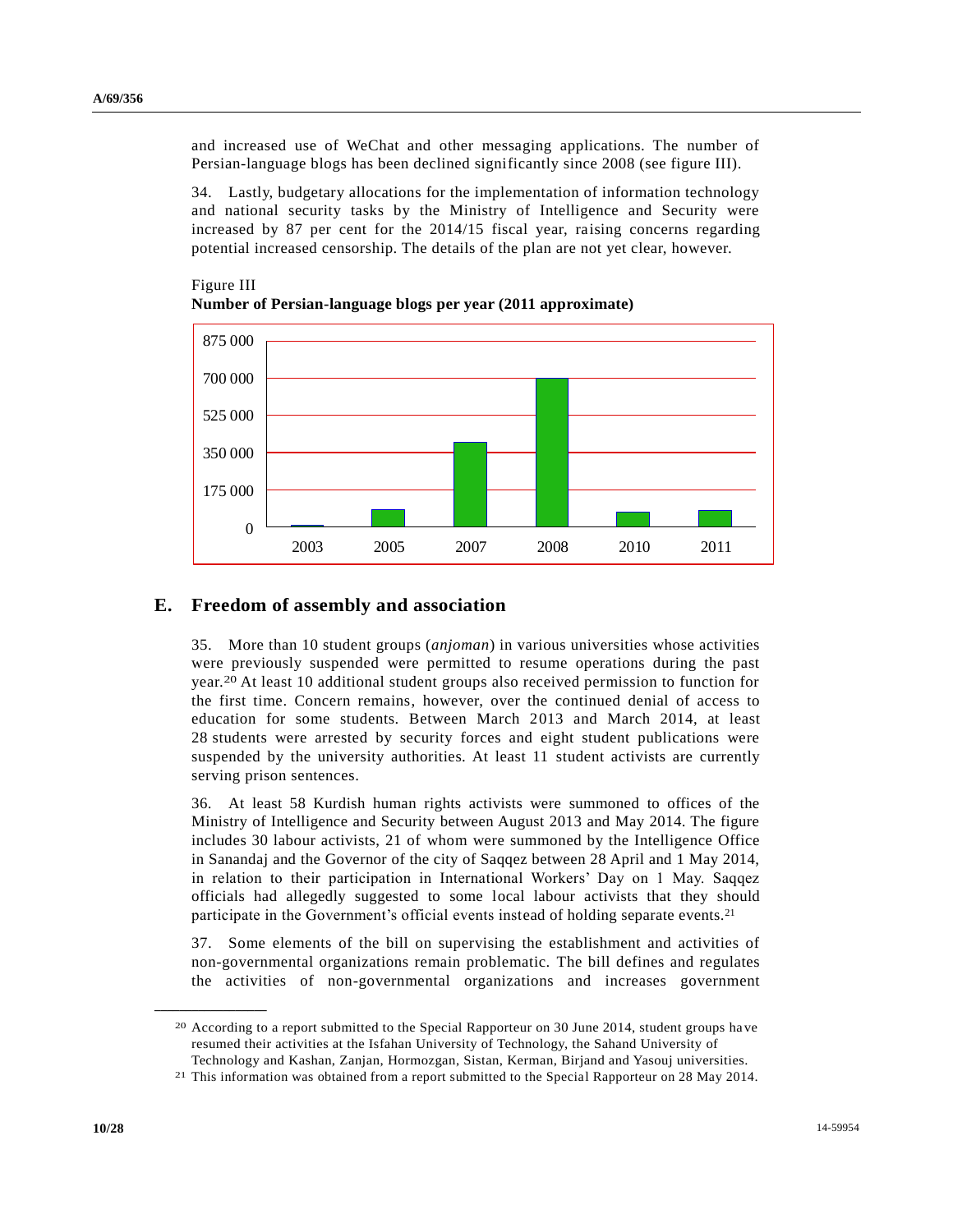supervision. Some officials have proposed to withdraw it. The authorities have also recently discussed attempts to reduce restrictions imposed on non-governmental organizations, including the lengthy registration process for associations.

38. A bill on the activities of political parties was made publicly available on 8 January 2014. It prohibits parties from activities until they obtain two permits fro m a five-member commission comprising members of the parliament and the offices of the Attorney General, the judiciary and the Ministry of the Interior. The commission would have three months to respond to appeals against rejected applications.

39. The bill requires applicants to submit, among other things, details of their world view, ideals and general views about cultural, economic, social, political, administrative and legal issues in the country. Applicants would also be required to explicitly state their adherence to the Constitution and the principle of the guardianship of the Islamic jurist in their manifestos and statutes. Party representatives would also need to inform the Ministry of the Interior at least 72 hours before any gatherings or demonstrations.

### **F. Early and forced marriage**

40. The legal age of marriage for girls in the country is 13 years, but girls as young as 9 years of age may be married with permission from a court. In 2002, the Guardian Council rejected legislative attempts to increase the minimum age to 15 years. In 2013, a legislative attempt to declare the marriage of a custodian to his adopted daughter illegal was also voided by the Council (see [A/68/503\)](http://undocs.org/A/68/503). The amended text of the relevant law now in effect recognizes the legitimacy of such a marriage provided that a competent court considers it to be in the best interest of the child (art. 27).

41. At least 48,580 girls between 10 and 14 years of age were married in 2011, 48,567 of whom were reported to have had at least one child before they reached 15 years of age. Some 40,635 marriages of girls under 15 years of age were also registered between March 2012 and March 2013, of which more than 8,000 involved men who were at least 10 years older. Furthermore, at least 1,537 marriages of girls under 10 years of age were registered in 2012, which is a significant increase compared with the 716 registered between March 2010 and March 2011. 22 The number of registered divorces for girls under 15 years of age has also consistently increased since 2010. The Government responded to the foregoing by stating that the law prohibits forced marriage, meaning that all marriages in the country are consensual.

### **G. Freedom of religion**

**\_\_\_\_\_\_\_\_\_\_\_\_\_\_\_\_\_\_**

42. The Government accepted nine recommendations regarding religious rights during the consideration of the country by the Working Group on the Universal Periodic Review, including commitments to upholding freedom of belief and religion, extending protection to all religious groups, combating incitement to religious hatred and amending all legislation that discriminates against minority groups (see [A/HRC/14/12\)](http://undocs.org/A/HRC/14/12). No progress in this regard has been observed, however.

<sup>22</sup> See www.ohchr.org/Documents/Issues/Women/WRGS/ForcedMarriage/NGO/JusticeForIran.pdf.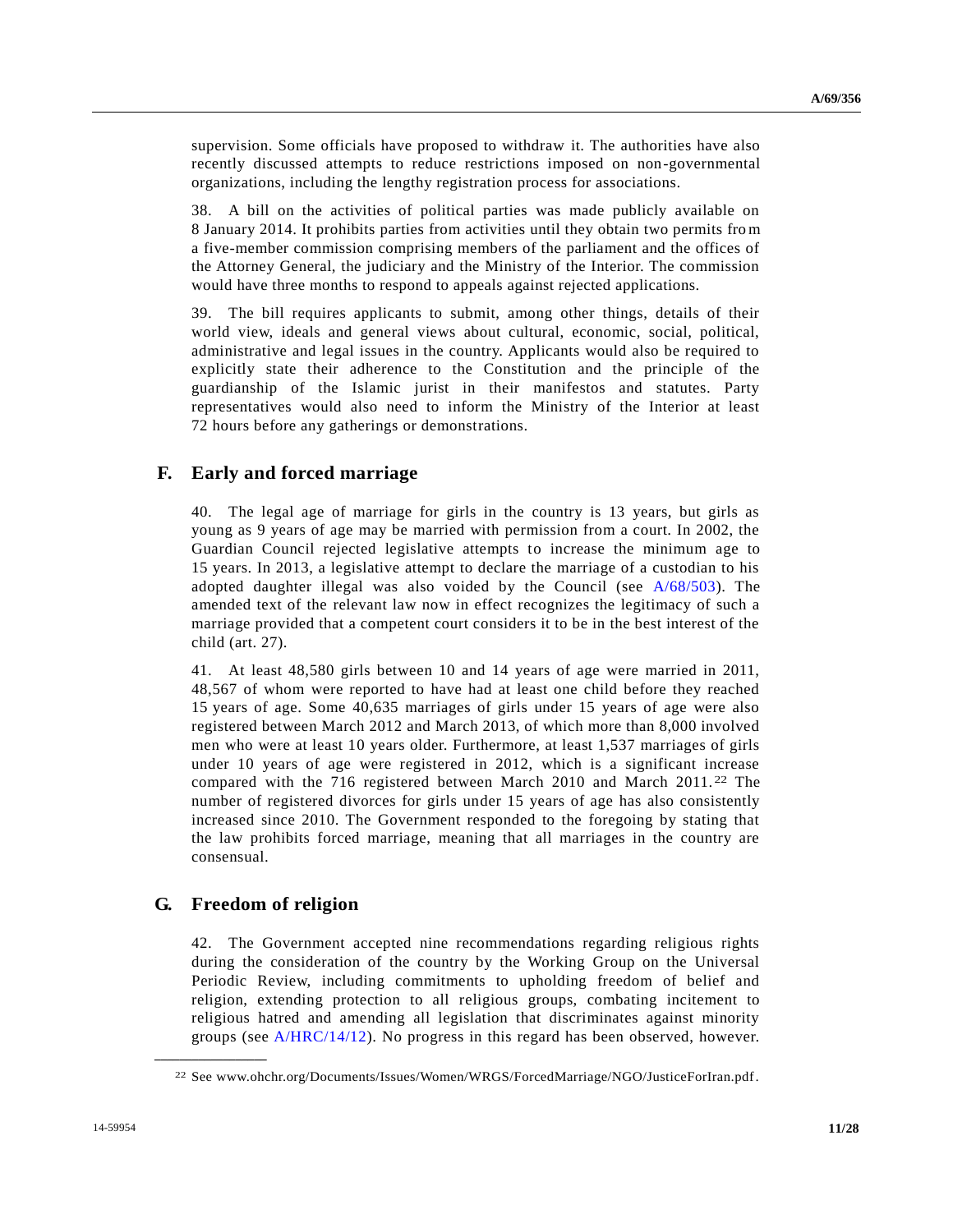As at June 2014, at least 300 minority religious practitioners were reportedly imprisoned, including three active members of the Yarsan faith, in addition to members of newer spiritual movements.23

#### **1. Baha'is**

43. At least 126 Baha'is were held in detention as at August 2014. Reports referred to insufficient fair trial safeguards, including inadequate access to legal counsel. Several interviewees also maintained that lawyers often declined to take their cases owing to fear of reprisals. The Baha'i International Community and Iranian Evangelical Christian leaders added that many of the lawyers who had accepted sensitive Baha'i or Christian cases had been imprisoned or had to flee the country.

44. The destruction or closure of religious sites such as cemeteries, prayer centres and churches continues. In May 2014, officers from the Islamic Revolutionary Guard Corps demolished a Baha'i cemetery in Shiraz, the appeals from the community and rights groups notwithstanding.24 Furthermore, at least 900 online articles that perpetuate xenophobic beliefs or depict the Baha'i faith as politically subversive were published between January and May 2014. 25

45. In December 2013, a documentary aired on national television alleged that the Baha'i community was closely connected to foreign Governments and former Governments of the Islamic Republic of Iran. Other interviews, reportedly broadcast in May 2014, alleged that Baha'is were spies. In June 2014, anti-Baha'i leaflets were reportedly distributed in the city of Yazd, claiming that the blood of Baha'is was worthless, and slogans calling for death to Baha'ism were allegedly spraypainted on walls in the city.26

46. The Government maintained that the "negative record and sectarian advertising" of the Baha'i community "have caused hatred of large segments of society against them, but that citizenship rights of those who do not stimulate missionary activities are respected". It denies the incident cited above.

#### **2. Christians**

**\_\_\_\_\_\_\_\_\_\_\_\_\_\_\_\_\_\_**

47. At least 49 Protestant Christians are currently detained, many for involvement in informal house churches. In April 2014, security forces reportedly raided an Easter service in a private home in southern Tehran and detained six individuals: Ehsan Sadeghi, Nazy Irani, Maryam Assadi, Ali Arfa'e, Vahid Safi and Amin Mazloomi.27 During the past two to three years, the authorities have increasingly

<sup>23</sup> According to information submitted to the Special Rapporteur.

<sup>24</sup> "Shiraz cemetery demolition continues by the Revolutionary Guards", Baha'i World News Service, 8 May 2014. Available from http://news.bahai.org/story/994. See also Human Rights Watch, "Iran: mounting pressure on Baha'is", 20 May 2014. Available from www.hrw.org/news/ 2014/05/19/iran-mounting-pressure-baha.

<sup>25</sup> According to research submitted to the Special Rapporteur by the Baha'i International Community in July 2014.

<sup>26</sup> "Threatening anti-Baha'i posters distributed in Yazd, Iran", Baha'i World News Service, 18 June 2014. Available from http://news.bahai.org/story/1010.

<sup>27</sup> "Uncertain fate of six Christian detainees in southern Tehran", Iranian Christian News Agency, 24 May 2014. Available from www.mohabatnews.com/index.php?option=com\_content&view= article&id=8673:uncertain-fate-of-six-christian-detainees-in-southern-tehran-&catid=36:iranianchristians.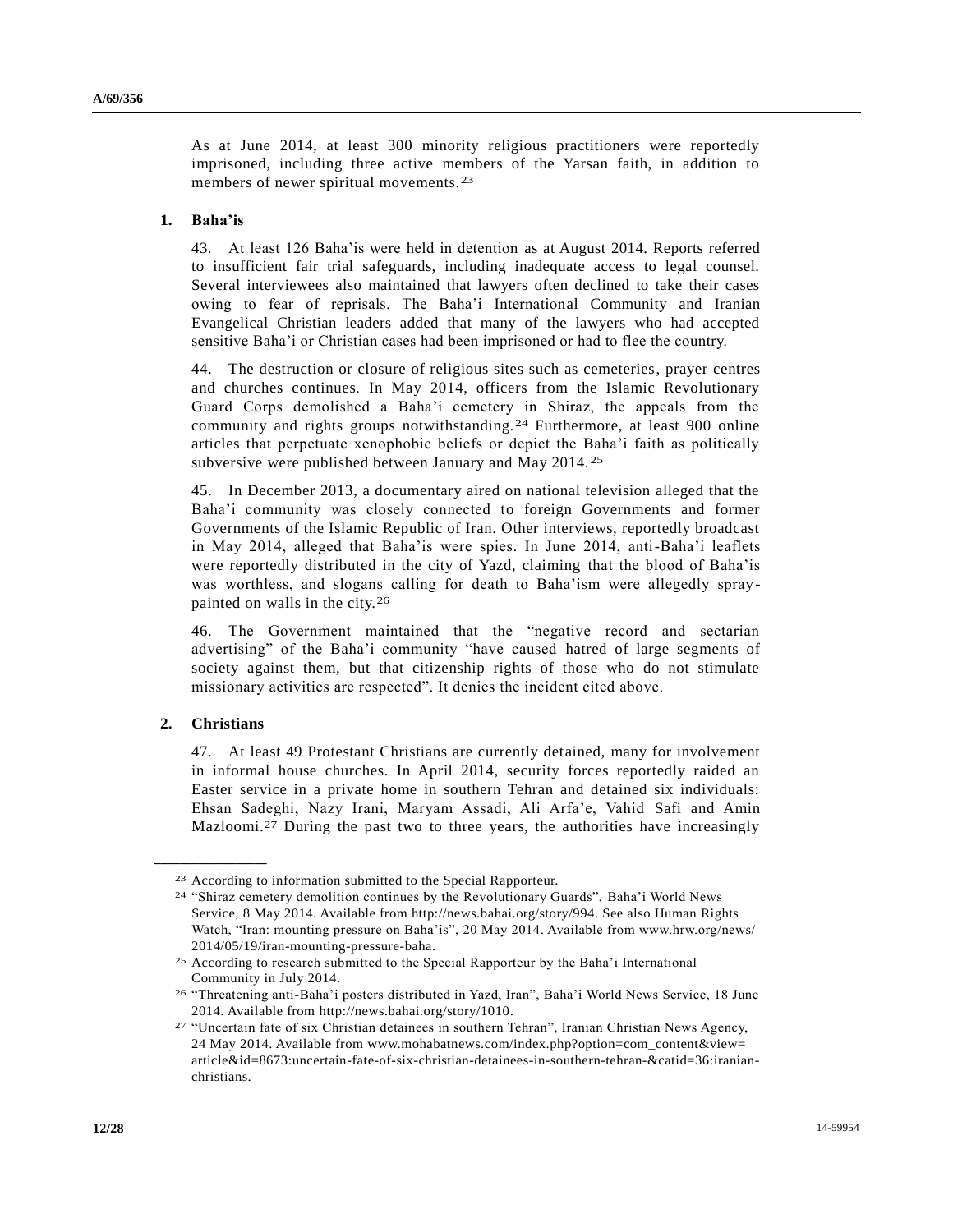closed officially licensed churches and arrested their pastors for holding services in Persian or for allegedly ministering to Iranians from Muslim backgrounds. The authorities regularly block Christian community websites.28

48. Christian converts continue to report that they were sometimes subjected to physical and intense psychological abuse, including threats of execution, while in detention. In April 2014, intelligence officers reportedly beat an imprisoned church leader, Farshid Fathi, requiring him to be hospitalized.29

#### **3. Sufi or Dervish Muslims**

49. At least nine Sufi or Dervish Muslims are currently detained. Restrictions on the right to association and peaceful assembly for Sufis extend beyond purely religious gatherings. For example, the security forces arrested 326 members of the Gonabadi Sufi order who gathered outside a courtroom in Tehran in March 2014. They were reportedly protesting against the inadequate medical attention offered to three imprisoned members of the community, Mostafa Daneshjoo, Hamidreza Moradi and Farshid Karampour, and the punitive transfer of two other Sufis from Evin prison to Rajaee Shahr prison.30 Peaceful protests in support of imprisoned members of the Gonabadi community were apparently attacked by the police in May 2014.

50. Incitement against Gonabadi Dervishes reportedly also continues. In June 2014, religious leaders allegedly described members of the Dervish community as infidels and Wahhabists.

#### **4. Sunni Muslims**

**\_\_\_\_\_\_\_\_\_\_\_\_\_\_\_\_\_\_**

51. At least 150 Sunni Muslims are currently detained for reportedly organizing religious meetings and activities or after trials that allegedly often failed to meet international standards. Many have been charged with serious security offences.

52. According to sources wishing to remain anonymous, 15 Arabs who converted from Shia to Sunni Islam were sentenced to a one-year term of imprisonment on 21 February 2013. They were reportedly detained in an unknown location for 21 days after their arrests on 17 January 2012. They were allegedly interrogated, threatened and encouraged not to seek legal counsel. Sources maintain that the defendants' activities were solely religious, including organizing private group prayers, reading the Koran and Islamic jurisprudence in their homes and performing charity work. They were reportedly charged with spreading propaganda against the system by promoting Wahhabism and Salafism, holding group prayers, questioning the official religion of the country, producing and distributing deviant books, communicating with salafist and takfirist groups (groups accusing others of apostasy) and participating in the religious courses of salafist and takfirist elements. They were each sentenced to a term of imprisonment of one year by Branch 2 of the Revolutionary Court of Ahvaz and were summoned in April 2014 to serve their sentences.

<sup>28</sup> Small Media, "Heretics: Iran's religious minorities", 30 May 2014. Available from http://smallmedia.org.uk/heretics/heretics.pdf.

<sup>29</sup> "Pastor Farshi Fathi transferred to hospital after being beaten in prison", Iranian Christian News Agency, 21 April 2014. Available from www.mohabatnews.com/index.php?option=com\_ content&view=article&id=8503:pastor-farshi-fathi-transferred-to-hospital-after-being-beaten-inprison&catid=36:iranian-christians&Itemid=279.

<sup>30</sup> International Campaign for Human Rights in Iran, "Protesting Dervishes beaten and detained", 11 March 2014. Available from www.iranhumanrights.org/2014/03/dervishes-beaten-detained/.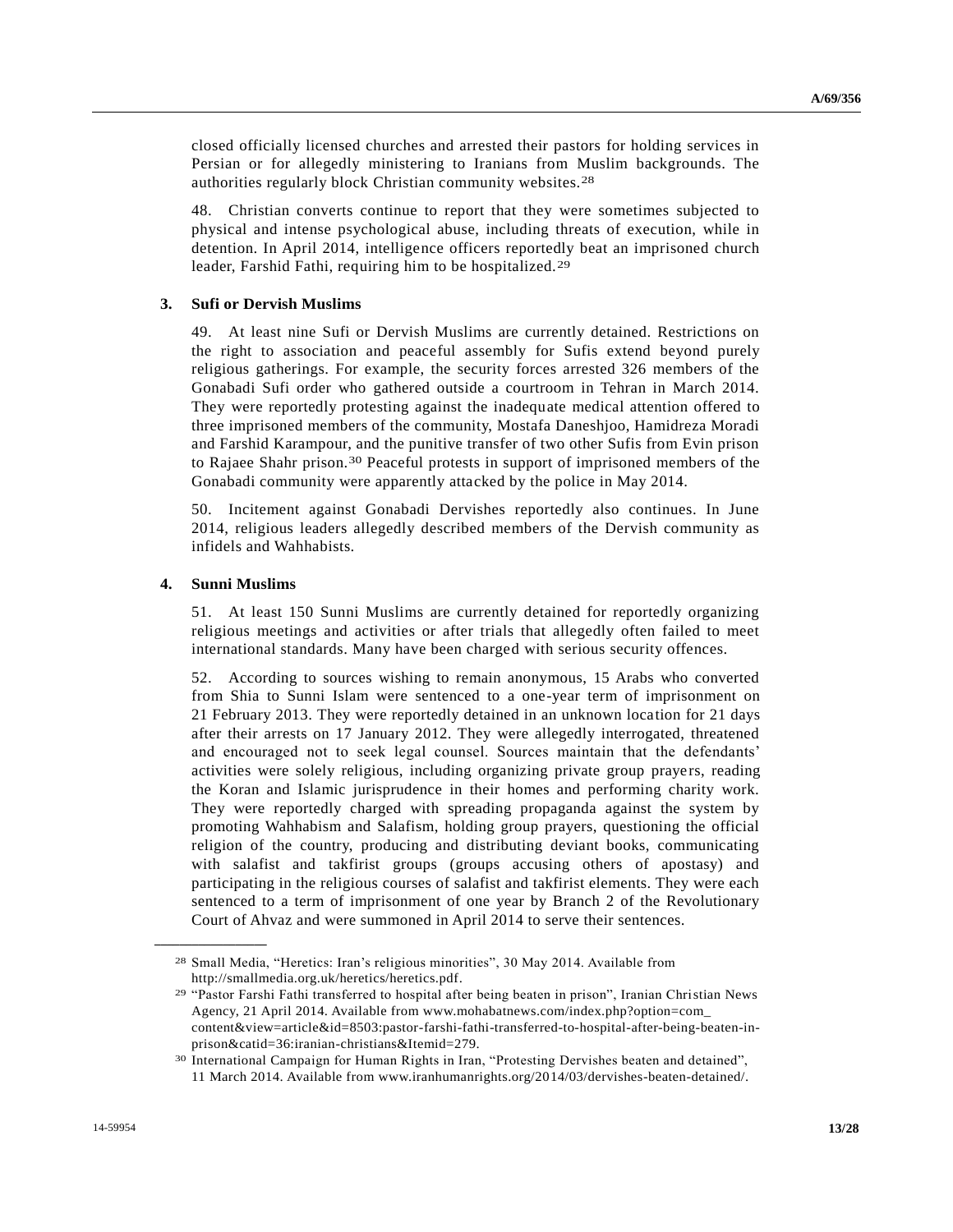53. The families of four Arab activists executed in 2014 have reportedly been prevented from performing proper burials and conducting mourning services for their loved ones in accordance with their religious beliefs and their internationally protected rights to express them.31 Another family reported warnings and harassment by the authorities when, in accordance with Shia Islamic religious principles, they attempted to mourn the death of Sattar Beheshti, who died in detention in mysterious circumstances in 2012.32

# **III. Economic, social and cultural rights**

54. During the consideration of the Islamic Republic of Iran in 2010 by the Working Group on the Universal Periodic Review, the Government accepted 7 recommendations relating to economic and social rights generally and another 13 relating to the rights to education and health (see [A/HRC/14/12\)](http://undocs.org/A/HRC/14/12). The Committee on Economic, Social and Cultural Rights identified discriminatory laws and practices based on faith, and by-proxy ethnicity, as a primary impediment to the fulfilment of economic and social rights during the country's 2013 review. The Committee urged the Government to take steps to ensure that people with beliefs other than the religions recognized by the State party could fully enjoy all aspects of economic, social and cultural rights, without any discrimination (see [E/C.12/IRN/CO/2,](http://undocs.org/E/C.12/IRN/CO/2) para. 6).

### **A. Right to education**

#### **1. Women**

**\_\_\_\_\_\_\_\_\_\_\_\_\_\_\_\_\_\_**

55. The Islamic Republic of Iran continues to make progress in literacy, especially female literacy (see figure IV).33 The percentage of female students entering university has, however, decreased from 62 per cent in 2007-2008 to just 48.2 per cent in 2012-2013, following the institution in 2012 of gender-rationing policies. Those policies also resulted in the admission of more men than women in some fields of study between 2013 and 2014.34 Although the Minister of Science, Research and Technology has said that the policies will not be implemented in 2014-2015, the Minister of Health and Medical Education has stated that medical schools will begin implementing them then.

<sup>31</sup> Interviews with family members of three of the four prisoners submitted to the Special Rapporteur, March/June 2014. See also International Campaign for Human Rights in Iran, "Two Iranian-Arabs executed in secret", 16 June 2014. Available from www.iranhumanrights.org/ 2014/06/executions-iranian-arabs/. See also Human Rights and Democracy for Iran, "Memorial: Hadi Rashedi". Available from http://iranrights.org/memorial/story/71726/hadi-rashedi.

<sup>32</sup> Amnesty International, "Iran: mother of dead blogger attacked while mourning son at his graveside", 14 June 2012. Available from www.amnesty.org.uk/press-releases/iran-mother-deadblogger-attacked-while-mourning-son-his-graveside.

<sup>33</sup> See www.amar.org.ir/Default.aspx?tabid=493.

<sup>&</sup>lt;sup>34</sup> It was reported that women were not accepted for 14 major subjects at universities following the 2013-2014 national entrance examination.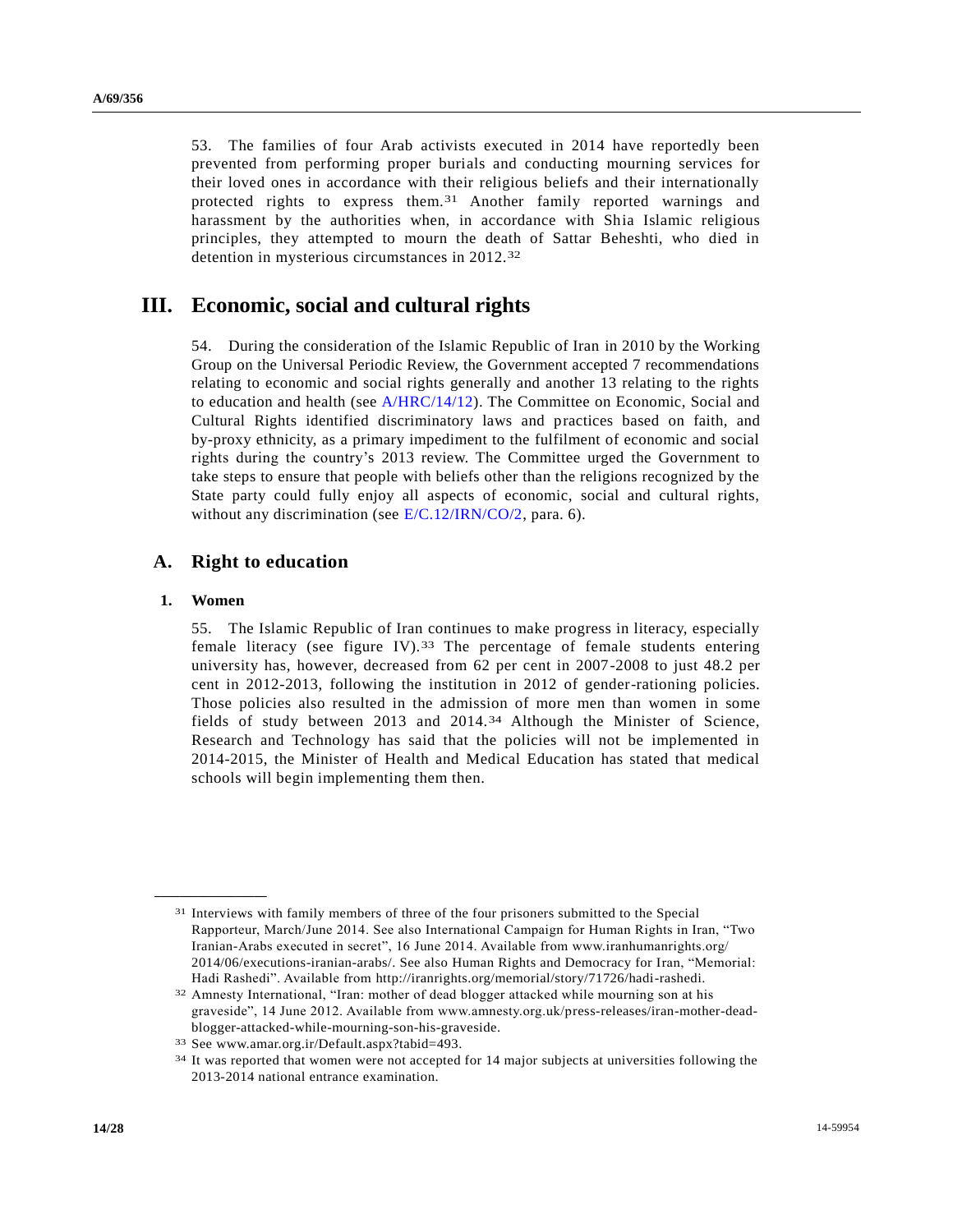#### Figure IV **National literacy rate, 2000-2011** (Percentage)



### **2. Ethnic minorities**

56. The impact of inadequate respect for linguistic rights in education has been reported previously (see [A/67/369\)](http://undocs.org/A/67/369). Statements recently issued by government officials regarding plans to implement article 15 of the Constitution and proposals in the five-year development plan to advance language education in schools are encouraging, but the plans have not yet been implemented. Likewise, a parliamentarian has expressed concern over inadequate budgetary provisions for implementation.

#### **3. Religious minorities**

57. University regulations (the moral selection regulations for university entrance applicants) continue to officially grant admission only to Muslims or members of officially recognized minority religions (i.e. Christianity, Judaism and Zoroastrianism), resulting in as many as 1,000 Baha'i students being denied admission in a single year.35 A prominent lawyer who represented a group of Baha'i students, Mohammad Olyaei Fard, described the ruling of the Supreme Administrative Court in 2009, explaining that education regulations issued by the Supreme Council of the Cultural Revolution barred Baha'is from enrolment. Baha'is who are not identified during the admission process are often expelled once their faith is discovered. According to the Baha'i International Community, at least two dozen Baha'is were expelled for that reason between 2011 and 2013.

58. More than a dozen Baha'is who recently left the country reported that they had been denied admission to university or expelled before graduation on account of their religion. Several Baha'i students, or their parents, also reported that education officials did not grant them or their children admission to specialized middle schools, high schools and schools for gifted students on account of their faith.

59. The only recommendation by the Working Group on the Universal Periodic Review relating to education that was not accepted by the Government encouraged it to provide for urgent instructions to all schools to respect freedom of religion or belief and to take specific measures to reprimand any teacher or school administrator

<sup>35</sup> "Iranian Baha'is face continuing discrimination in higher education", Baha'i World News Service, 28 February 2007. Available from http://news.bahai.org/story/507.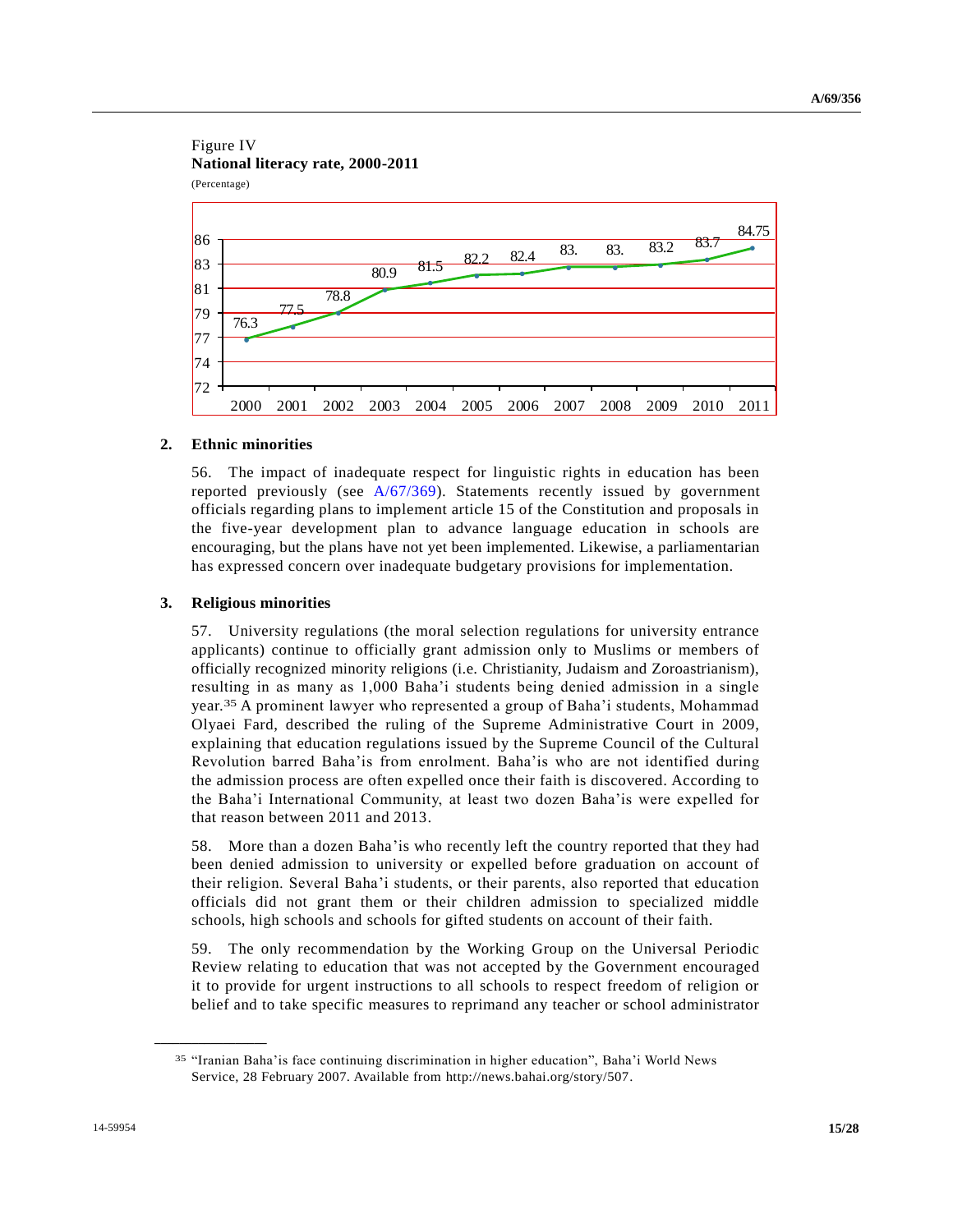who intimidated Baha'i children (see [A/HRC/14/12\)](http://undocs.org/A/HRC/14/12). Several accounts relate that middle and secondary school teachers and administrators continue to harass Baha'i students or attack their faith in classrooms. Individuals reported that classroom teachers often referred to their faith and its members as sexually promiscuous, unclean, immoral, part of a foreign plot or atheistic. Some students who defended themselves or their faith were allegedly expelled. Christian converts and members of the Yarsan faith have also reported being expelled after university officials learned of their faith.36

60. In its reply, the Government explained that Baha'is were granted full citizenship rights, including university education, provided that they did not partake in "missionary activities".

### **B. Right to work**

61. The authorities have imprisoned at least 27 labour rights activists, a number of whom reportedly require urgent medical attention, including Sharokh Zamani, Reza Shahabi, Moahmmad Jarrahi, Hassan Tafah, Rasool Bodaghi, Karim Marouf Aziz, Arjang Davoodi and Mashallah Haeri. Mr. Zamani, a trade unionist, a member of the Committee to Pursue the Establishment of Labour Unions and the co-founder of the Painters' and Decorators' Union, was arrested in June 2011. He was sentenced to 11 years in prison upon being convicted of "acting against national security by establishing or membership of groups opposed to the system" and "spreading propaganda against the system". In November 2011, an appeal court upheld his sentence. On 11 March 2014, he was transferred to Ghezel Hesar prison, reportedly as a punishment for his activism. He then began a hunger strike to protest against the conditions and the ill-treatment of prisoners, demanding his return to Rajaee Shahr prison.

#### **1. Adequate wages**

**\_\_\_\_\_\_\_\_\_\_\_\_\_\_\_\_\_\_**

62. Section 41 of the Labour Code (1990) mandates annual adjustments to the national minimum wage in accordance with the rate of inflation and the cost of living for a family of four. The Government approved an increase of 25 per cent in March 2014. Concern that the increase failed to match the country's annual inflation rate of around 35 per cent was communicated by labour rights activists. Some 40,000 workers signed a letter to the Minister of Labour and Social Affairs ca lling for an appropriate increase, eventually leading in part to nationwide protests in observance of International Workers' Day.37 The Government, in its reply, noted that the increase did not account for increased auxiliary benefits recently approved for working families.

#### **2. Safe and healthy working conditions**

63. In April 2014, the Deputy Labour Minister for International Affairs reported that the incidence of deadly workplace accidents remained high and was on the rise. He also reported that 1,517 workers had been killed in work-related accidents over

<sup>36</sup> According to interviews conducted and submitted to the Special Rapporteur (June 2014).

<sup>37</sup> International Campaign for Human Rights in Iran, "Labor activists remain in prison for May Day gathering", 7 May 2014. Available from www.iranhumanrights.org/2014/05/labor-day/.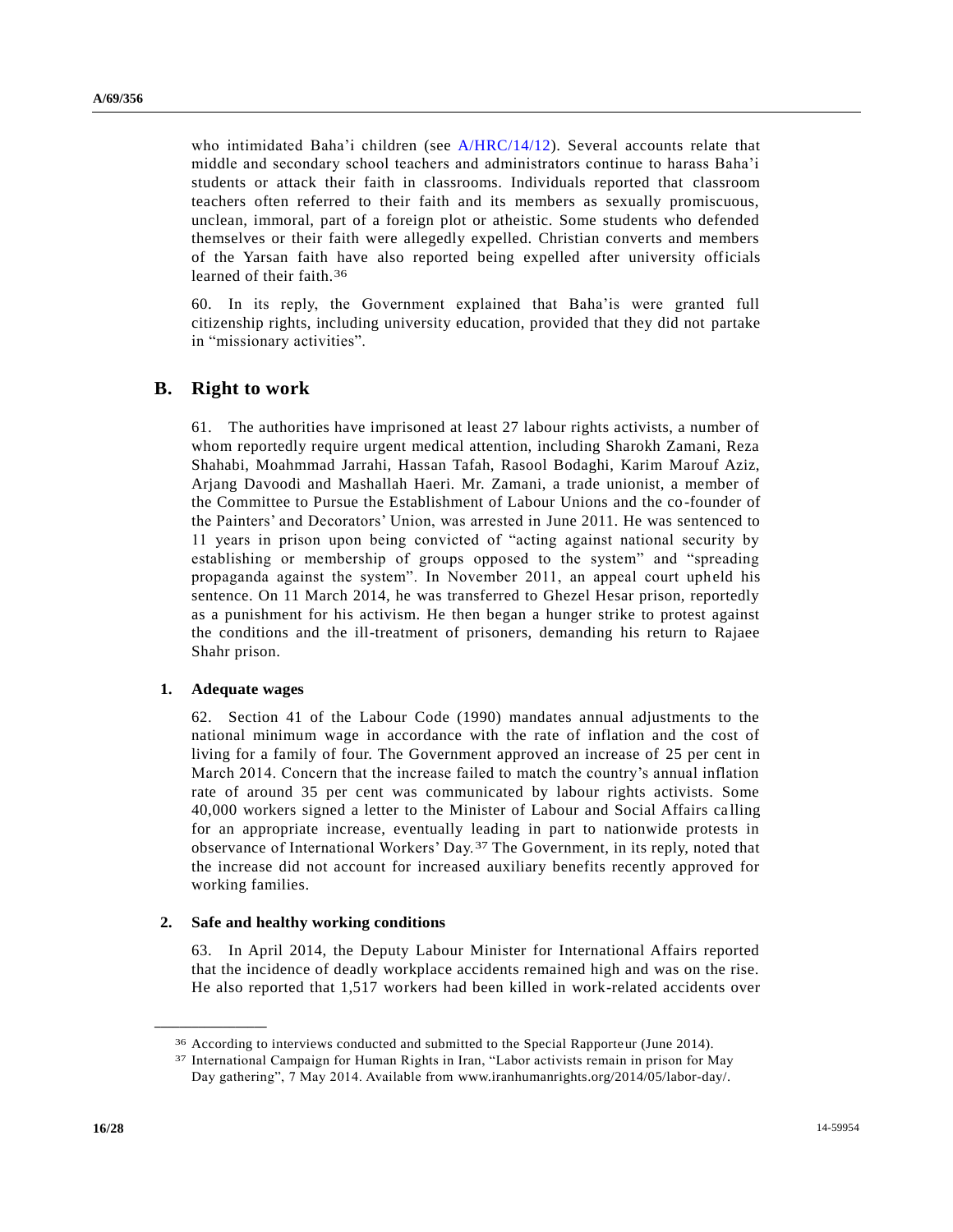the previous 10 months, an increase of about 14 per cent from the previous year. He noted that more than 47 per cent of work-related accidents occurred at construction sites, up 5 per cent from five years earlier, underscoring figures previously released in 2012 by the Coroner's Office indicating that falls from high places and strikes by hard or blunt objects accounted for most work-related deaths. It is also estimated that 13 million individuals lack workers' compensation insurance for employmentrelated accidents. The Government said in its response that all workplace -related information should come from the Deputy Labour Minister for International Affairs.

#### **3. Gender participation and income disparities**

64. No improvement in the level of participation of women in the workforce has been observed (see figure V). The Islamic Republic of Iran continues to have one of the lowest rates of female representation in the labour market globally,38 with women constituting only 16 per cent of the labour force.



### Figure V **Labour market participation**

65. The Statistical Centre of the Islamic Republic of Iran reported that the national unemployment rate in 2013-2014 for women (20.8 per cent) was significantly higher than for men of the same age (8.5 per cent) and that increases in female unemployment over the past four years had widened that gap by 97 per cent (see figure VI). Unemployment gaps between men and women are significantly greater for individuals with higher levels of education, rendering women with postsecondary degrees three times as likely to be unemployed as their male counterparts (see figure VII). The Government maintains that unemployment levels declined for the cited years for both men and women owing to economic developments and that that equates to an absence of discrimination against women.

<sup>38</sup> World Economic Forum, *The Global Gender Gap Report 2013* (Geneva, 2013). Available from www3.weforum.org/docs/WEF\_GenderGap\_Report\_2013.pdf. The Islamic Republic of Iran ranks 130 of 136 countries assessed.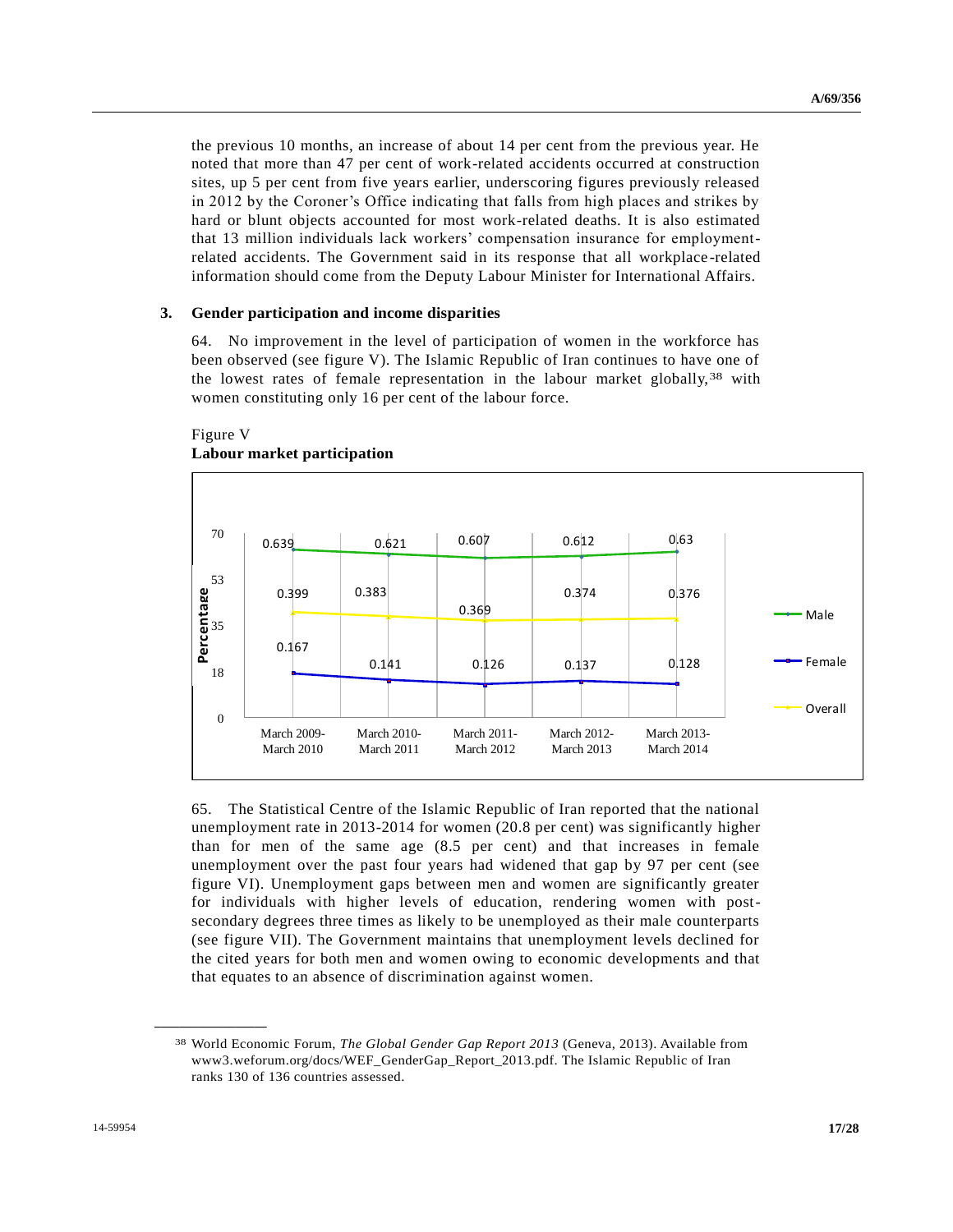### Figure VI **Unemployment by gender, 2009-2014** (Percentage)



### Figure VII **Economic participation for levels of education by gender** (Percentage)

 $\begin{array}{c|c}\n67.3 \\
41\n\end{array}$  $\begin{array}{@{}c@{\hspace{1em}}c@{\hspace{1em}}c@{\hspace{1em}}c@{\hspace{1em}}}\n \hline\n 67.3 & 57.7 & 63\n \end{array}$ 57.7 71. 14.9 35.8 50.9 0 20 40 60 80 Above 15 years of age Bachelor's degree Master's degree and doctor of medicine **Overall**  $Men$ ■ Women Bachelor's degree

66. Women from some ethnic minority backgrounds also appear to experience a disproportionately higher rate of unemployment. In the Provinces of Kermanshah and Lorestan, which are inhabited primarily by Iranians of Kurdish and Lur descent, unemployment rates were 24.2 per cent and 27.2 per cent, respectively.

67. Participation rates of women in paid work are low, with Iranian women estimated to earn the lowest average incomes in Asia and the Pacific. Men earn 4.8 times more than women, making the income gap between Iranian men and women one of the highest in the world.

68. The Administration has granted 3 of 11 deputy vice-presidential posts to women, corresponding to the portfolios of legal affairs, women's affairs and environmental affairs. Moreover, some high-level posts in Sistan va Baluchestan Province are now filled by women, including two city governors and the deputy of the provincial Office of Development, Management and Human Resources. Regardless, female representation in senior decision-making positions remains low.

69. There are no female ministers in the Administration. Overall, women occupy 17 per cent of jobs categorized as lawmakers, high-level officials and managers.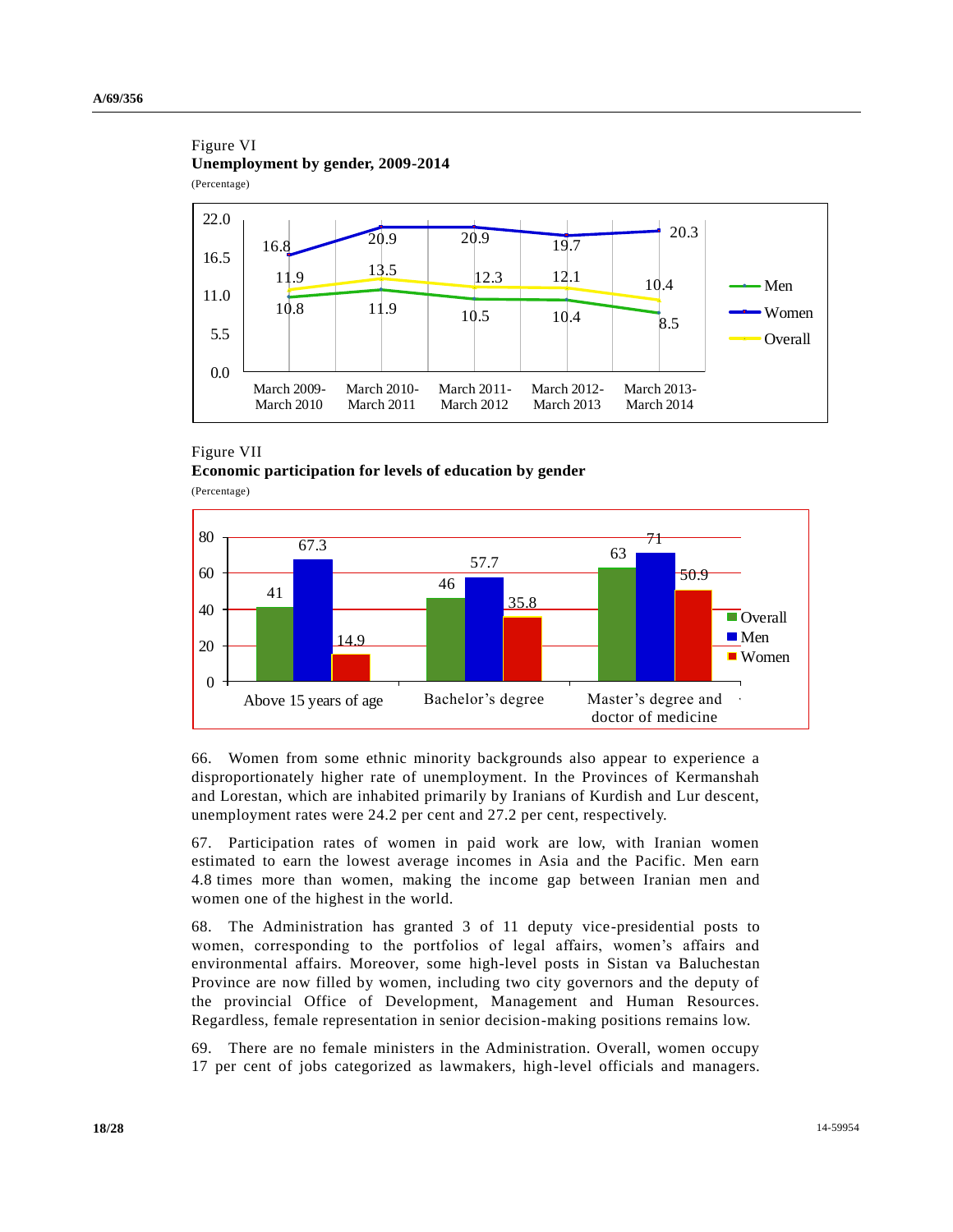They occupy only 3 per cent of the seats in the parliament and 9.7 per cent of the seats on the Tehran city council. No woman has ever been appointed to the Guardian Council or the Expediency Discernment Council and only one has served as a minister. Moreover, a government statement at the fifty-seventh session of the Commission on the Status of Women on 5 March 2013 notwithstanding, 39 women appear to be permitted to serve only as female advisory judges and issue advisory opinions in family courts.

70. The draft comprehensive population and family excellence plan, currently before the parliament, would further undermine the participation of women in the workforce. It introduces a hierarchy of hiring practices by both public and private institutions, stating that in all governmental and non-governmental sectors employment is to be assigned first to men with children, then to married men without children and only then to women with children. The draft seemingly excludes unmarried women from the selection process. It also prohibits single individuals from being employed in faculty positions in higher education, research institutions and teaching positions at various levels if there are qualified married applicants.

#### **4. Religious and ethnic minorities**

71. In its 2010 concluding observations, the Committee on the Elimination of Racial Discrimination expressed concern over reports that the application of the *gozinesh* criterion, a selection procedure requiring prospective State officials and employees to demonstrate allegiance to the Islamic Republic of Iran and the State religion, might limit employment opportunities and political participation for, among others, persons of Arab, Azeri, Balochi, Jewish, Armenian and Kurdish communities [\(CERD/C/IRN/CO/18-19,](http://undocs.org/CERD/C/IRN/CO/18) para. 16).

72. Furthermore, individuals seeking to work in a technical or professional field require a licence from guilds or professional associations under the supervision of the Ministry of Intelligence and National Security or relevant State ministries. Business licences must also be obtained from the local government and the Public Places Supervision Office (*amaken*), which is a security apparatus. Applicants are frequently required to identify their religion. Reports continue to indicate that the licensing authorities regularly deny licences to applicants from unrecognized faiths.

73. In recent years, the authorities have reportedly been involved in the systematic closure of Baha'i businesses, including many that had previously obtained licences. Sources record at least 578 cases where the right to work of Baha'is was infringed by the authorities, and in a few cases by private businesses, between 2007 and June 2014 (see figure VIII).

74. The cases include at least 291 in which businesses were either seized or closed, 42 in which a business application was denied or not renewed and 49 in which Baha'is were either dismissed on account of their faith or whose employers were pressured by the authorities to dismiss them. The Baha'i community also reported numerous cases of arson that appeared to be aimed at intimidating business owners or employees. The Government maintains that the information above is undocumented and incorrect.

<sup>39</sup> See www.un.org/womenwatch/daw/csw/csw57/generaldiscussion/memberstates/iran.pdf.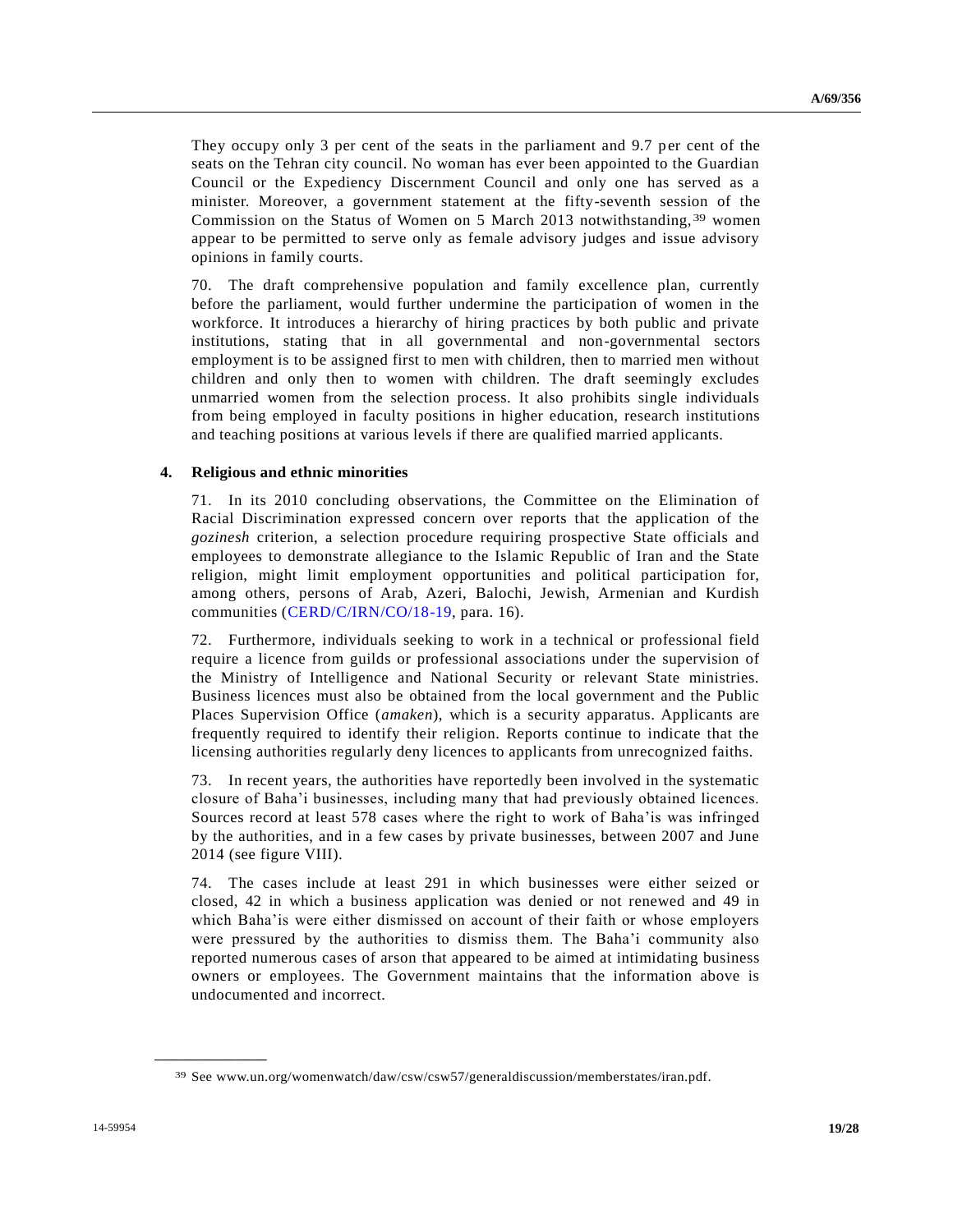

### Figure VIII **Recorded violations of the right to work of Baha'is, 2007-2014**

75. Recognized religious minorities are not immune from violations of the right to work. Since 2005, at least 37 Gonabadi Dervishes have reportedly been fired or denied State employment or professional licences on account of their religious affiliation. In one case, the authorities dismissed Ali Moazzami Fard from his job at the Imam Khomeini Relief Committee for the Province of Semnan for holding religious gatherings at his house.

76. Human rights groups have also reported that Christian converts, identified by their Muslim last names, have been denied licences or dismissed from their jobs after converting to or speaking about Christianity to co-workers.40 One Christian convert reported being unable to renew a business licence owing to an arrest for house-church activities.

77. Only one of five border bazaars is active in the Sistan area, although all were active before a security wall was reportedly erected to prevent traffickers, foreign nationals and drugs from entering and leaving the country. The local authorities have reportedly sought to recreate employment opportunities by removing some of the obstacles, which has re-established commercial activities to some extent. Furthermore, between 70,000 and 80,000 people whose employment depends on the Hamoun wetlands are currently facing unemployment owing to extreme drought.

### **C. Right to join trade unions**

**\_\_\_\_\_\_\_\_\_\_\_\_\_\_\_\_\_\_**

78. Article 26 of the Constitution permits the establishment of craft associations provided that no violation is involved of the principles of national unity, Islamic standards and the "foundations" of the Islamic republic. The Labour Code permits the formation of Islamic guilds only with approval from the Ministry of Labour and Social Affairs.<sup>41</sup>

<sup>40</sup> International Campaign for Human Rights in Iran, "The cost of faith: persecution of Christian Protestants and converts in Iran" (2013). Available from www.iranhumanrights.org/wp-content/ uploads/Christians\_report\_Final\_for-web.pdf.

<sup>41</sup> Mostafa Seraji and Kamal Halili Hassan, "Freedom of association for trade union purposes in Iran and the ILO standards: a legal analysis (part 1)", *International Business Management*,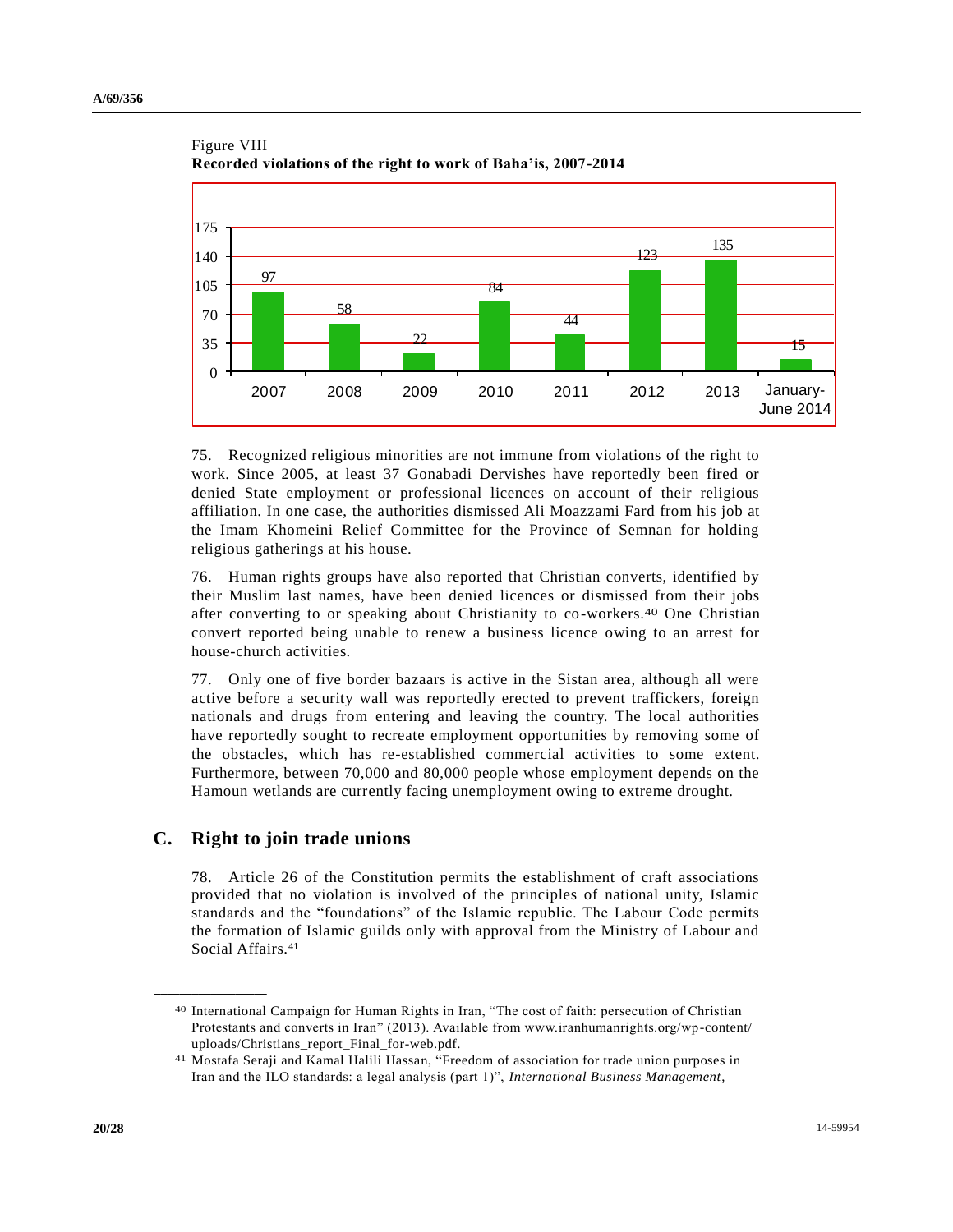79. The dependence of Islamic guilds on government approval for their formati on is likely to undermine the independence of unions, which contradicts the right to freedom of association as stipulated in the International Covenant on Civil and Political Rights. Moreover, reports indicate that many guilds are not independent and often cooperate with security branches of the Government in the registration and *gozinesh* processes. Restrictions on the right of workers to organize guilds further minimize opportunities to tackle the aforementioned workplace safety and fair wage issues.

80. In its response, the Government noted that the number of provincial labour trade and local employee unions had increased. It also noted that 115 permits for new guilds and renewed licences for 280 others had been issued between 2009 and 2013. Lastly, it highlighted the explicit permission in the fifth development plan for workers to protest and noted that hundreds of protests were held each year by workers without permits. According to the Government, the aforementioned labour activists were arrested "on charges of crimes against national security and/or campaigning against the Islamic Republic system".

### **D. Right to health and its underlying determinations**

#### **1. Environment**

81. The five-year development plan includes a call for the management of the country's delicate ecosystem, especially Lake Urmia, and includes measures to manage and reduce greenhouse gas and air pollution levels in line with international standards. Positive steps have been taken to identify solutions for the desiccation of Lake Urmia and the Hamoun wetlands in Sistan va Baluchestan Province and to tackle greenhouse gas emissions and air pollution.

82. For example, a joint invitation for an international round table was extended by the Department of the Environment and the United Nations Development Programme in March 2014. The participants reviewed what were termed the "serious social, economic and health" implications of the phenomena for the ecosystem and its inhabitants, including a number of globally threatened species. In the joint report, the Government's commitment to saving Lake Urmia was recognized, but it was also indicated that "real action is lagging".42

83. On 20 April 2014, officials reported that 93 per cent of Lake Urmia had dried up, doubling standard salinity levels and resulting in an increase in cancer and respiratory diseases. Local officials have maintained that, if the necessary measures are not taken by October 2014, the southern part of the lake will disappear, which could force up to 5 million people to migrate from the area. Figure IX shows the decreasing surface area of the lake.

84. According to the United Nations Resident Coordinator in the Islamic Republic of Iran, 600,000 people have migrated from areas surrounding the lake and wetlands and the people remaining in the area are living in conditions of increasing poverty. The number of sandstorms and dust storms has almost doubled from 120 to

vol. 6, No. 1 (2012).

<sup>42</sup> See www.ir.undp.org/content/dam/iran/docs/Publications/E%26SD/WIRT%20Conclusions% 20and%20Recommendations.pdf.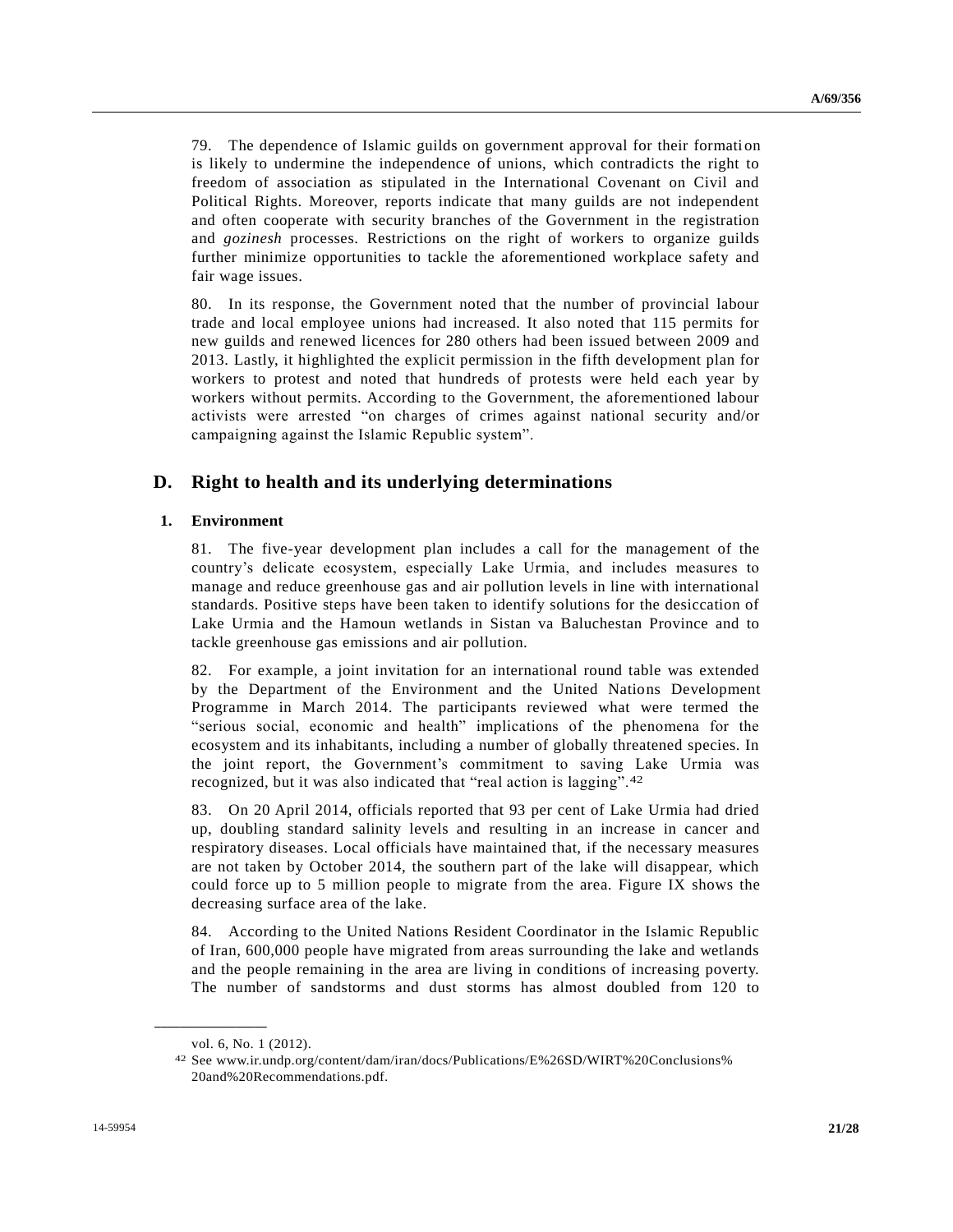220 days each year. The desiccation of the Hamoun wetlands has also led to an increase in tuberculosis in the city of Zabol, while the desiccation of Lake Urmia has had a major impact on the socioeconomic situation of inhabitants who depend on its water, in particular for agriculture.





*Source*: http://na.unep.net/geas/getUNEPPageWithArticleIDScript.php?article\_id=79.

85. In January 2014, officials reported that the Supreme Council of Water had designated the branches of the Karoun river to be used only for potable water and announced that all projects on the river would be suspended in order to revive it in Khuzestan Province.

86. According to the World Health Organization, the country possesses 4 of the 10 cities with the highest air pollution levels in the world, ranking it eighth in air pollution levels globally. Ahvaz, in Khuzestan Province, is the world's most polluted city. The other three cities on the list are Sanandaj, Kermanshah and Yasuj.43 A member of the Environment Commission of the parliament has said that more than 4,000 people in Tehran lose their lives every year owing to air pollution.

87. The Government has reportedly adopted an executive plan to reduce air pollution and is drafting a clear air bill. Officials have stated that their goal is to end the domestic production of relatively dirty fuel noted to have carcinogenic effects. Production had been triggered in part by import limitations following international sanctions. The authorities hope to replace it with higher-quality imported fuel. Officials have stated that, as from 23 August 2014, all newly produced cars will meet Euro 4 standards and use less fuel than those meeting Euro 2 standards. This will reduce the production of sulphur and benzene, which are reported to be the most significant air pollution factors leading to death and incurable diseases. In April

<sup>43</sup> World Health Organization, "7 million deaths annually linked to air pollution". Available from www.who.int/phe/health\_topics/outdoorair/databases/en/index.html.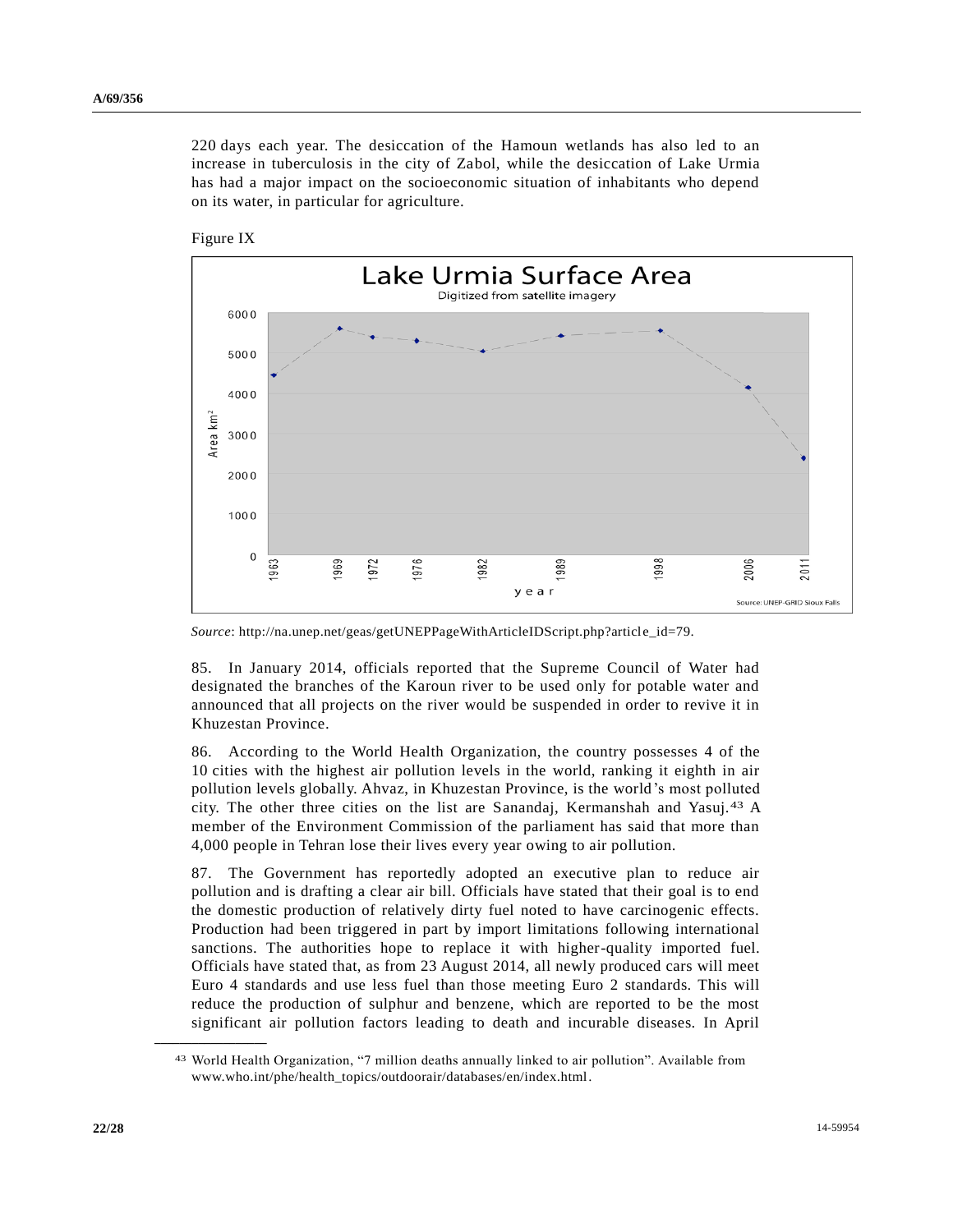2014, the Government also adopted an act mandating the Ministry of Health and Medical Education to review all available information and data on the contribution of air pollution to death and disease and to submit a report in March 2015.

#### **2. Reproductive health**

88. According to general comment No. 14 of the Committee on Economic, Social and Cultural Rights, to reduce the stillbirth rate and infant mortality and ensure the healthy development of the child, there is a need for measures to improve child and maternal health, sexual and reproductive health services, including access to family planning, prenatal and postnatal care, emergency obstetric services and access to information, as well as to resources necessary to act on that information.

89. A plan for increasing child-bearing and preventing a decrease in population growth, currently before the parliament, challenges the country's ability to advance the relevant accepted recommendation of the Working Group on the Universal Periodic Review. It prohibits all acts of abortion or sterilization (e.g. vasectomy or tubal ligation), with the exception of situations threatening the health of the mother or the foetus, and propagation of decreasing childbearing. Persons engaging in such activity will be prosecuted in line with the Islamic Penal Code and face between two and five years in prison.

## **IV. Economic sanctions**

90. As reported in the *Financial Times* on 26 December 2013, the medical sector and, to a lesser extent, the food sector are experiencing difficulties in importing and paying for goods as a result of the general climate created by economic sanctions, with some firms having had their payments frozen by Western regulators.

91. Government data indicate that the country experienced shortages ranging from 78 to 172 drugs (both domestically produced and imported) every month between mid-2012 and September 2013, allegedly caused in part by difficulties in facilitating payments for imports. An official of the Ministry of Health and Medical Education stated that medication worth an estimated 150 million euros scheduled for purchase was being held in the European Union owing to the lack of a credible channel for payment. Sanctions have, moreover, allegedly resulted in an influx of substandard or counterfeit medicines.44

92. Some delays and medical shortages are reportedly due to government mismanagement.45 In September 2013, the Minister of Health and Medical Education, Hassan Qazizadeh Hashemi, reportedly complained that the former Administration had reallocated \$20 billion in subsidized currency earmarked for the health sector to a housing project.<sup>46</sup> He also stated that the spike in the cost of medicine was partly due to government mismanagement, but claimed that sanctions

<sup>44</sup> Seyed Hosseini, "Impact of sanctions on procurement of medicine and medical devices in Iran; a technical response", *Archives of Iranian Medicine*, vol. 16, No. 12 (December 2013).

<sup>45</sup> See www.youtube.com/watch?v=LVqVh\_L6KSc.

<sup>46</sup> F. Karimov, "Iranian health minister: President Ahmadinejad spent \$20 billion health budget on Mehr housing project", 6 September 2013. Available from http://en.trend.az/regions/iran/ 2186947.html.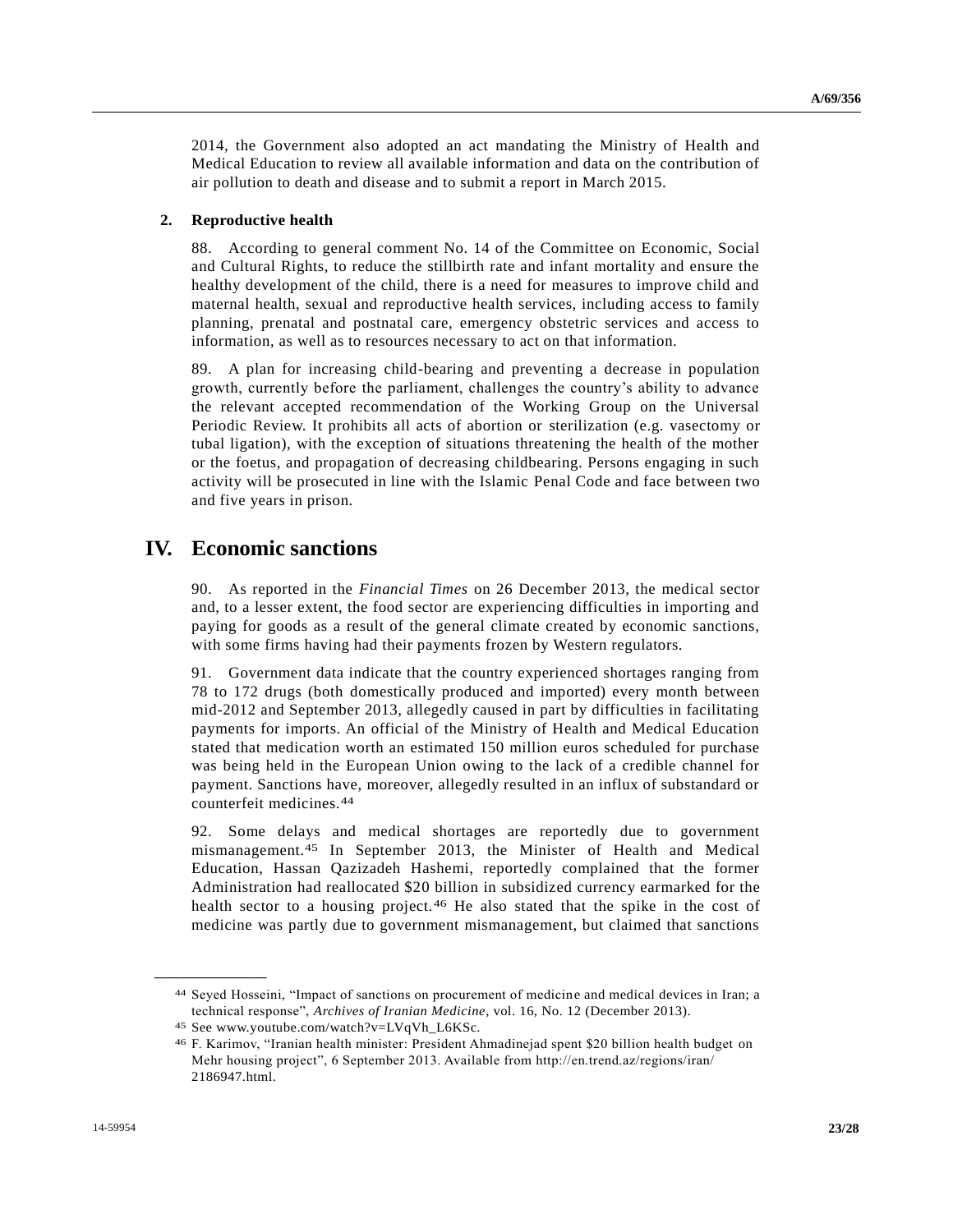had also undermined imports of medicine.47 The Ministry has taken some positive steps to respond to the shortages, including subsidizing purchases and establishing national monitoring systems to share information about shortages.

93. Macro trade data show that both medicine and medical equipment exports from the European Union and sales of medical equipment by the United States of America to the country reportedly continue to rise in value on the whole (see figures X and XI). United States sales of medicines generally decreased when the financial sector sanctions were expanded in 2010, however. The value of food sales from the European Union and the United States also dipped slightly around 2010, but has since increased (see figure XII). Those trends indicate that some firms continue to trade in humanitarian goods with the Islamic Republic of Iran, but not whether sanctions have affected supplies of rare advanced medications, as some studies claim.



**United States medical exports, 2003-2013**

Figure X

Figure XI **European Union medical exports, 2003-2012**



<sup>47</sup> Press TV, "West lies about medical sanctions: Iran health minister", 2 May 2014. Available from www.presstv.com/detail/2014/05/02/360982/iran-minister-slams-western-lies/.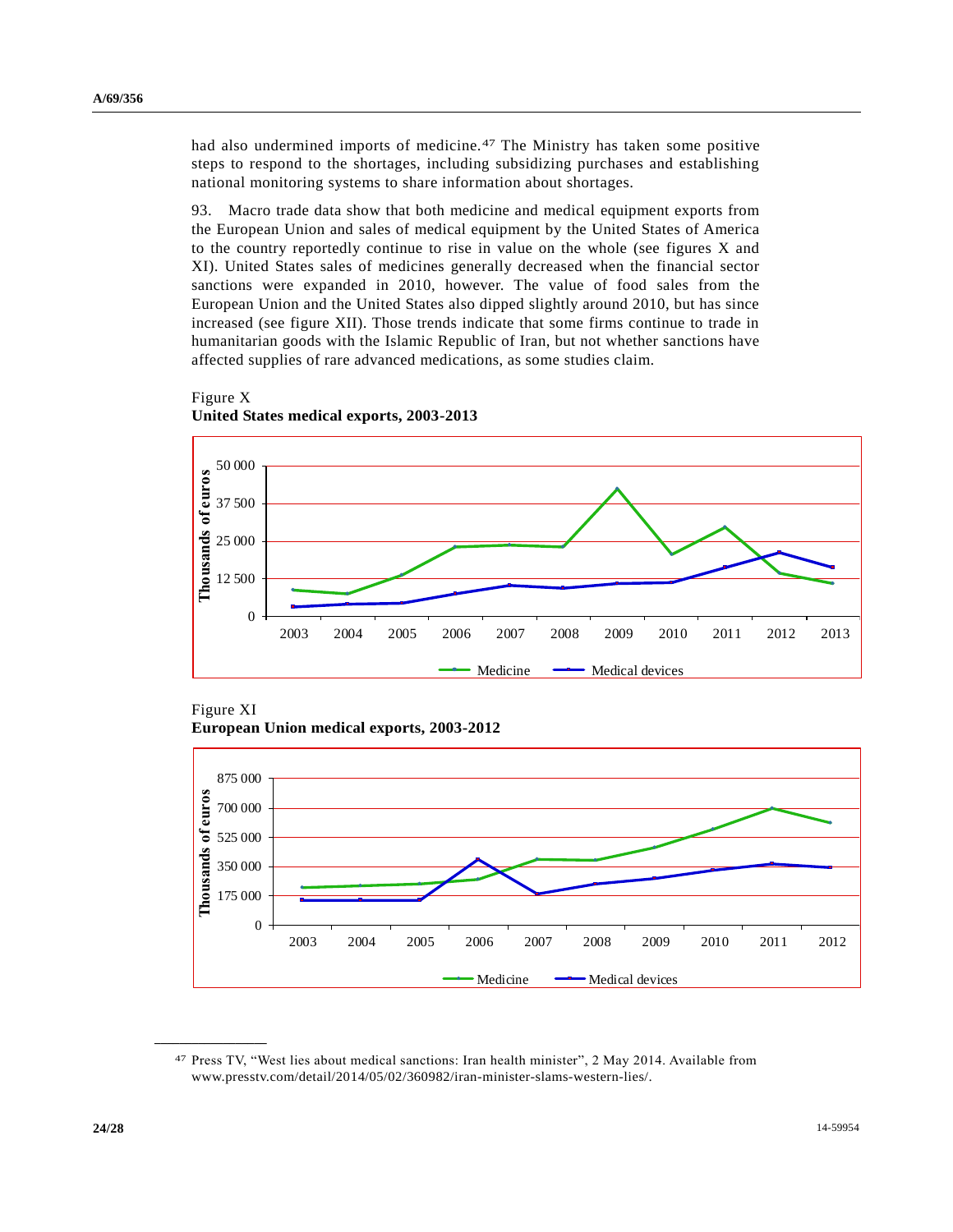94. According to information submitted to the Special Rapporteur, a number of studies also identify perceptions that international financial transactions with the country entail high and/or unacceptable levels of business risk as a significant deterrent for humanitarian trade, the exceptions contained in the various sanctions regimes notwithstanding. They generally conclude that trade impediments primarily create shortages for highly advanced medications that are subject to patents.

95. It is also consistently reported that the sanctions regimes are difficult to understand and to navigate for potential commercial buyers and sellers. Recent moves by the Government of the United States in connection with the Islamic Republic of Iran (e.g. issuing general licences for food and medicine, expanding the list of eligible medical supplies, issuing guidance regarding permissible activities by non-United States persons and stating that it will identify a dedicated financial channel for humanitarian trade) suggest a possible recognition of the complexity of sanctions and a potential attempt to confirm and clarify permitted activities relating to humanitarian trade. To date, there has been no additional detail publicized regarding the proposed financial channel for humanitarian trade.



Figure XII **United States and European Union food exports, 2003-2012**

96. Nevertheless, there appear to be signs of improvement in the country's economic situation since negotiations with the P5+1 countries (China, France, Germany, Russian Federation, United Kingdom and United States) led to limited sanctions relief in February 2014. A study conducted for the Expediency Discernment Council concluded that, from March 2011 to 2013, economic losses resulting from sanctions totalled \$250 billion and that losses sustained between March 2013 and March 2014 ranged from \$160 billion to \$200 billion.

97. The International Monetary Fund has conducted its first assessment of the country since international sanctions reportedly first began to constrict investment and exports. It estimated that the country's economy would grow by 1 to 2 per cent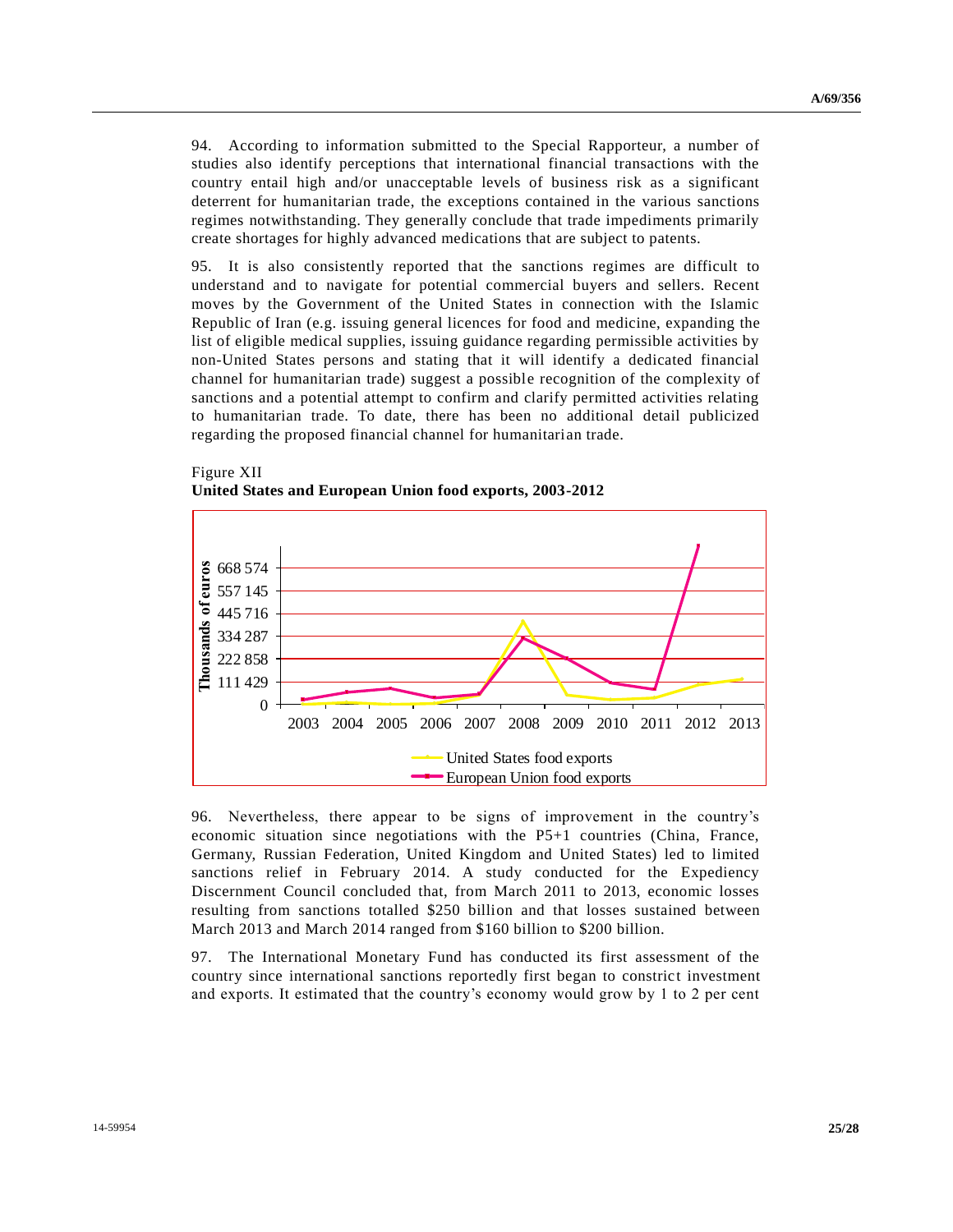in 2014, after contracting by roughly the same rate for the past two years. <sup>48</sup> While the country's inflation rate remains above 25 per cent, it has shown signs of recovery from 45 per cent in 2013. Nevertheless, according to the *Financial Times* on 25 October 2013, consumer prices reportedly continue to place a strain on households.

# **V. Conclusions and recommendations**

98. **The Special Rapporteur reiterates his view that the Islamic Republic of Iran possesses the basic tools necessary to address a wide range of recurrent human rights concerns raised by the international community. Such concerns include, but are not limited to, the five United Nations human rights conventions that comprise the country's international obligations. Progress on the 123 recommendations made by States during the first consideration of the country by the Working Group on the Universal Periodic Review, in 2010, has been slow.**

99. **The rise in executions for crimes that do not meet the threshold of "most serious crimes", reports about the pervasive use of torture and the continuing arbitrary arrests, detention and prosecutions of individuals for exercising their fundamental rights severely contravene the Government's international and national commitments.**

100. **Furthermore, the uneven application of national laws and an apparent reluctance to investigate claims of rights violations both undermine the rule of law and cultivate a culture of impunity. Iranian laws continue to contradict the freedom of religion of recognized and unrecognized religious minorities, while communities continue to report arrests and prosecution for worship and participation in religious community affairs, including in private homes.**

101. **Similarly, concerns persist in terms of social and economic rights, first raised during the consideration of the country by the Working Group on the Universal Periodic Review and the review by the Committee on Economic, Social and Cultural Rights. Further legislative and policy developments between 2010 and 2014 represent additional obstacles to the realization of economic and social rights. They include laws that may increase the incidence of early marriage, university policies that discriminate against women and legislative proposals that ostensibly exclude more than 4 million unmarried women between 19 and 54 years of age from participating in the workforce. Other laws appear to eliminate access to reproductive health services, including vasectomy and tubal ligation, for all Iranians.**

102. **The Special Rapporteur reiterates the call upon the Government to incorporate the provisions of the International Covenant on Civil and Political Rights and the International Covenant on Economic, Social and Cultural Rights into national law, to establish an independent national human rights institution, as it pledged when the country was first considered by the Working** 

<sup>48</sup> Ian Talley, "Iran's economy improving amid nuclear talks", *Wall Street Journal*, 12 February 2014. Available from http://online.wsj.com/news/articles/SB1000142405270230370430457937 8871594319850. See also Joy Gordon, "The human costs of the Iran sanctions", 18 October 2013. Available from http://mideastafrica.foreignpolicy.com/posts/2013/10/18/the\_human\_ costs\_of\_the\_iran\_sanctions.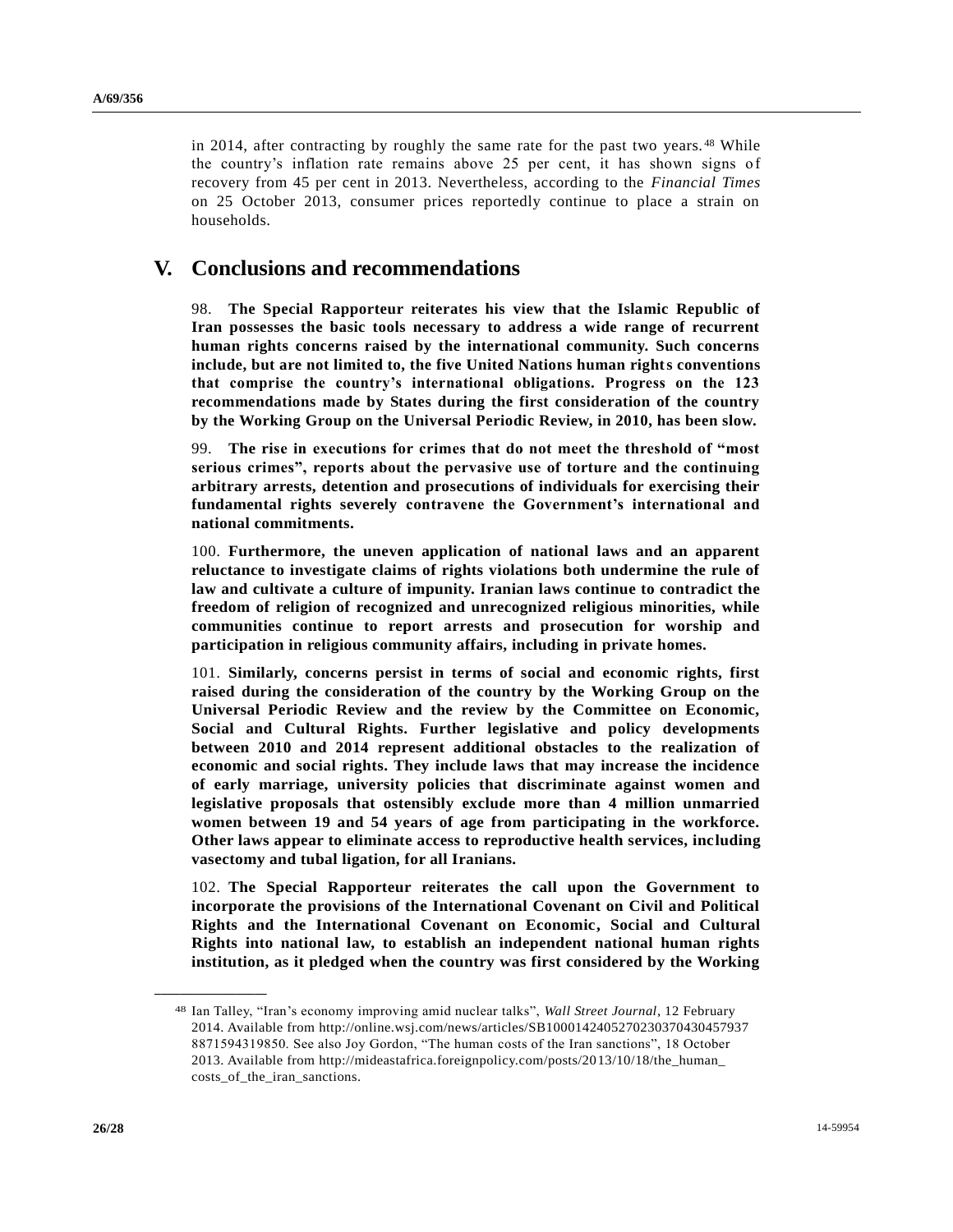**Group on the Universal Periodic Review, and to end all forms of discrimination in law and practice that undermine the full enjoyment of rights guaranteed by those two covenants, regardless of gender, ethnicity, religion, belief or opinion.**

103. **The Government should consider extending the de facto moratorium on stoning. The continued failure of the judiciary to guarantee due process rights, the frequent application of the death penalty for crimes that do not meet the internationally permissible threshold for capital punishment and the imposition of the death penalty on juvenile offenders warrant an immediate and unconditional halt to such practices.**

104. **The Special Rapporteur also echoes the call of the Human Rights Committee to ensure the independence of the judiciary and to investigate all allegations of torture and mistreatment of detainees.**

105. **He further repeats his call for substantive engagement and cooperation between the Government and the United Nations human rights mechanisms, including compliance with the findings of the Working Group on Arbitrary Detention, which has identified a number of cases of arbitrary detention. He appeals for the unconditional release of all those detained for the peaceful exercise of their rights to freedom of expression, assembly and association, conscience and political opinion, in particular journalists, human rights defenders, adherents of recognized and unrecognized religions and the leaders of the Baha'i faith.** 

106. **The Government should take immediate steps to address the increasing incidence of early and forced child marriage, in particular by banning child marriage and raising the minimum age for marriage to 18 years, as specified in a number of laws identified in the country's submission to the Committee on the Rights of the Child. He further appeals for efforts to define and criminalize domestic violence and to expand the definition of rape to encompass marital rape to be expedited. He asserts, however, that, while domestic violence is an egregious act, it does not constitute a lethal action required for the application of capital punishment under international law.**

107. **The Special Rapporteur is also deeply concerned about the impact of deteriorating environmental conditions, including the imminent destruction of Lake Urmia and the Hamoun wetlands on the human rights of individuals in surrounding communities. He calls upon the Government to take immediate and effective steps to stop and reverse the desiccation of Lake Urmia and upon the international community to support the conservation efforts further.** 

108. **Likewise, while modest improvements in terms of the humanitarian impact of economic sanctions have been observed, there are reports of continuing negative effects that may result from banking sanctions. Until financial institutions develop a level of comfort with permissible activities relating to humanitarian trade, the risk/benefit analysis will often lead institutions to decline to support transactions involving the Islamic Republic of Iran, even though such transactions are permissible under the sanctions regimes. The proposed dedicated financial channel that may emerge as a result of the continuing P5+1 negotiations could remove some of the perceived risk for financial institutions regarding their involvement in humanitarian trade. If understood and used, this may lead to increased humanitarian trade. Until such**